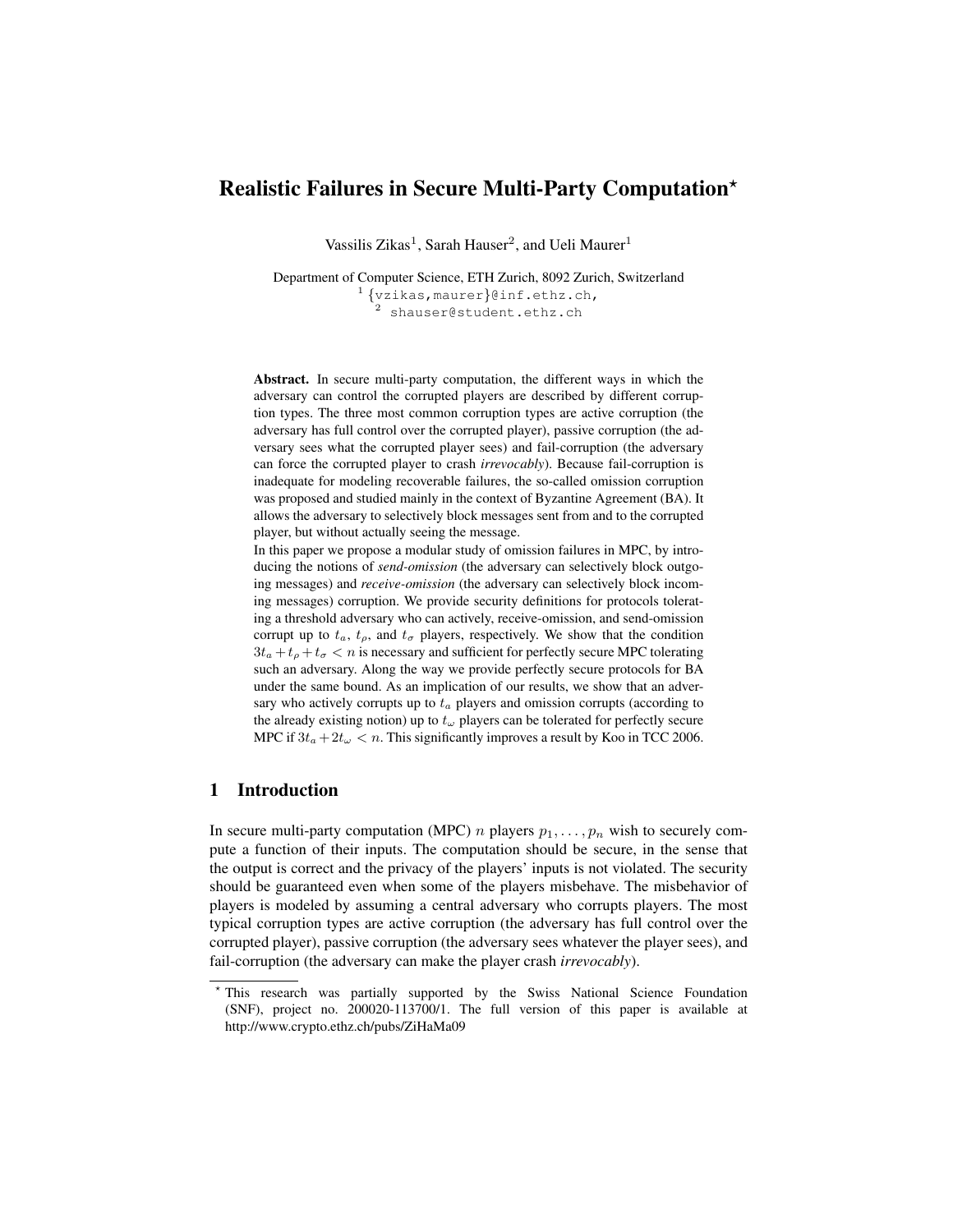The study of MPC was initiated by Yao [Yao82]. The first general solutions were given by Goldreich, Micali, and Wigderson [GMW87]; these protocols are secure under some intractability assumptions. Later solutions [BGW88,CCD88,RB89,Bea91b] provide information-theoretic security.

One of the most studied sub-problems of secure multi-party computation is Byzantine Agreement (BA). BA comes in two flavors, namely *consensus* and *broadcast*. Informally, consensus guarantees that  $n$  players, each holding an input, can agree on a common output without destroying pre-agreement. On the other hand, broadcast allows a dedicated player to consistently send his input to every player. BA serves as an important tool for the design of multi-party protocols.

Failures in MPC. For motivating the different corruption-types one typically thinks of MPC as each player running his protocol on his (local) computer, where the computers can communicate over some network (e.g., the Internet). Passive and active corruption correspond, for example, to (the adversary) planting a spyware or a virus, respectively, to the player's computer. Fail-corruption, however, can be criticized as being not so realistic due to the requirement that the crash is irrevocable. Indeed, in real-world scenarios computer-crashes are not irrevocable and are usually fixed soon after they are discovered, e.g., by replacing the computer.

Corruption types modeling more realistic failures than irrevocable computercrashes have been studied in the literature. An example is the so-called *omission corruption* which allows the adversary to selectively block messages sent or received by the corrupted player, but without seeing the actual message. Omission corruption models failures that are apparent in many real-world applications, e.g., a computer which might lose messages while being restarted due to a hang of the operating system. It also models failures or temporary unavailability of the communication network, e.g., a router's buffer overflow, or instability of the links due to a thunderstorm. Partial asynchronity of the network, i.e., the adversary causing unexpected delays on messages sent from and to certain players, can also be modeled.

Omission corruption has been primarily studied in the context of fault-tolerant consensus [Had85,PT86,Ray02,PR03] and, recently, also in MPC [Koo06].

Summary of known results. In the seminal papers solving the general MPC problem, the adversary is specified by a single corruption type (active or passive) and a threshold  $t$  on the tolerated number of corrupted players. Goldreich, Micali, and Wigderson [GMW87] proved that, based on cryptographic intractability assumptions, general secure MPC is possible if and only if  $t < n/2$  players are actively corrupted, or, alternatively, if and only if  $t < n$  players are passively corrupted. In the informationtheoretic model, Ben-Or, Goldwasser, and Wigderson [BGW88] and independently Chaum, Crépeau, and Damgård [CCD88] proved that unconditional security is possible if and only if  $t < n/3$  for active corruption, and for passive corruption if and only if  $t < n/2$ . These results were unified and extended by fail-corruption in [FHM98] by proving that perfectly secure MPC is achievable if and only if  $3t_a + 2t_p + t_f < n$ , where  $t_a$ ,  $t_p$ , and  $t_f$  denote the upper bounds on the number of actively, passively and fail corrupted players, respectively.

A similar development as in MPC can be observed in the area of Byzantine agreement protocols [LSP82,DS82,LF82,MP91,GP92,FM98].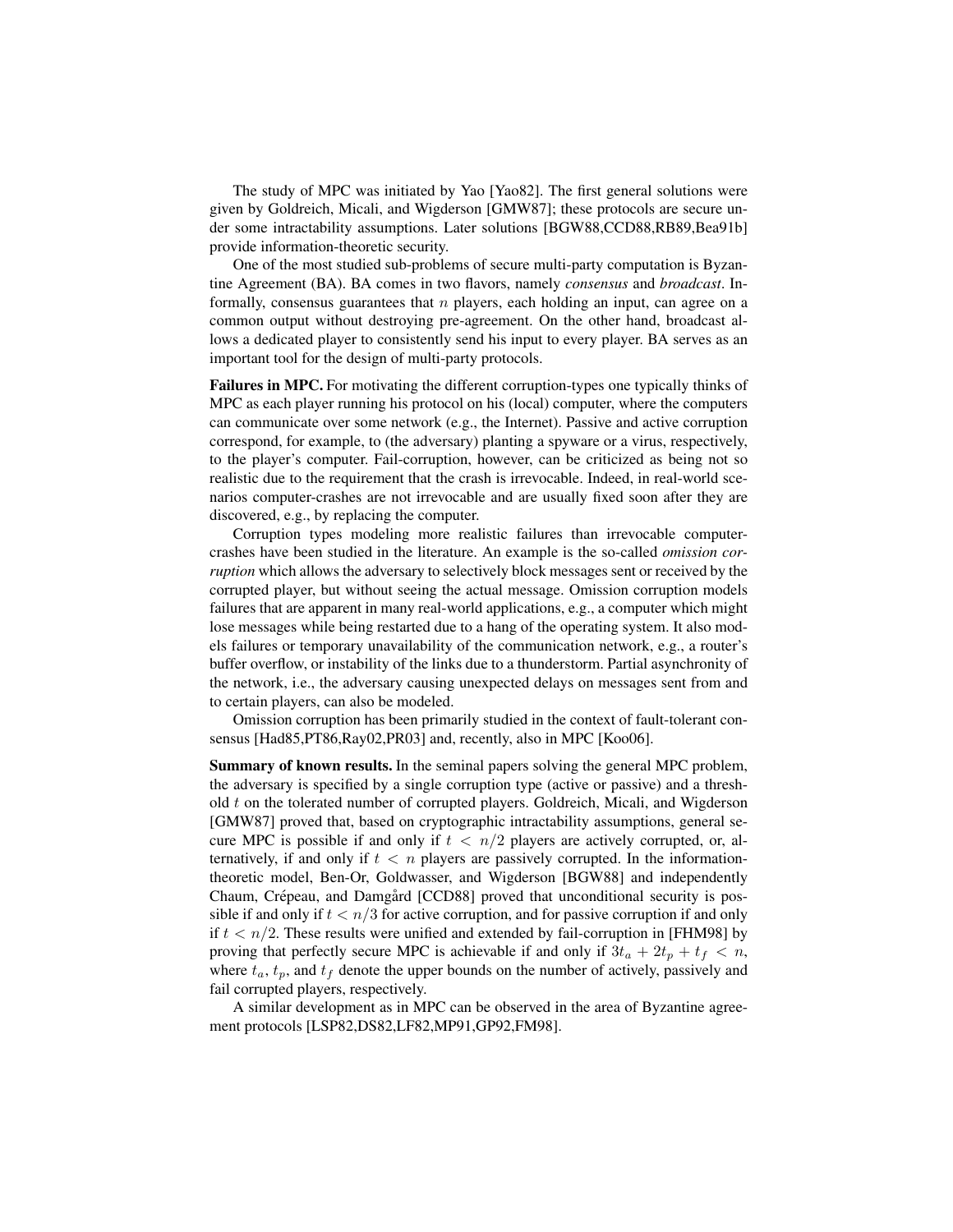The first to consider omission corruption were Perry and Tueg [PT86]. They considered a threshold adversary who can omission corrupt up to t players and showed that BA tolerating this adversary is possible if and only if  $t < n$ . However their consistencyguarantee is limited to the outputs of uncorrupted players, i.e., omission corrupted players are allowed to output arbitrary values. Raynal and Parvedy [Ray02,PR03] proved that if we require omission corrupted players to output either the correct value (i.e., consistent with the output of uncorrupted players) or no value, then consensus is possible if and only if  $2t < n$ .

In the context of general MPC, omission corruption was first studied, in combination with active corruption, by Koo [Koo06]. He considered a threshold adversary who can actively corrupt up to  $t_a$  players and, simultaneously, omission corrupt up to  $t_\omega$  players,<sup>1</sup> and proved that the conditions  $3t_a + 2t_{\omega} < n$  and  $3t_a + 4t_{\omega} < n$  are sufficient for perfectly secure consensus and general MPC, respectively. However, as we show in Section 9, the condition  $3t_a + 4t_{\omega} < n$  is far from optimal.

Our Contributions. We propose a modular study of realistic failures in multi-party computation, by introducing the notions of *send-omission* and *receive-omission* corruption. As the names suggest, send-omission (resp. receive-omission) corruption allows the adversary to selectively block only outgoing (resp. only incoming) messages of the corrupted player, but without seeing the messages (this is consistent with the existent omission-corruption literature). Note that a player who is omission corrupted according to the definitions of [PT86,Ray02,PR03,Koo06] can be thought of as a player who is both send- and receive-omission corrupted at the same time; for clarity we refer to this type of corruption as *full-omission* corruption.

We provide security definitions for the model where the adversary can actively, send-omission, and receive-omission corrupt players, simultaneously. We show that in this model, an adversary who can actively, receive-omission, and send-omission corrupt up to  $t_a$ ,  $t_\rho$ , and  $t_\sigma$  players, respectively, can be tolerated for perfectly secure MPC if and only if  $3t_a + t_p + t_\sigma < n$ . Along the way, we also construct BA primitives for the same bound. Our bound implies that the condition  $3t_a + 2t_{\omega} < n$  is sufficient for perfectly secure MPC.

The novelty of our approach is that, unlike past results on fault-tolerant MPC, we primarily deal with the omissions on the network-level instead of internally in the protocol. In particular, using the paradigm of layered communication (e.g., the OSI-model), first we engineer the actual network to build a new network-layer with better security guarantees, and then we design protocols in which the players communicate over this higher network-layer. This approach leads to simpler and more intuitive protocols. For the construction of our main protocol we also use ideas from the *player-elimination* technique [HMP00].

Outline of this paper. In Section 2 we define the model and introduce some notation. In Section 3 we discuss the security definitions and prove an impossibility result. In Sections 4 and 5 we show how to get an authenticated network with strong security guarantees and then build BA protocols over it. In Section 6 we provide tools that will

<sup>&</sup>lt;sup>1</sup> In [Koo06], omission corrupted players are called *constrained* and actively corrupted are called *corrupted*.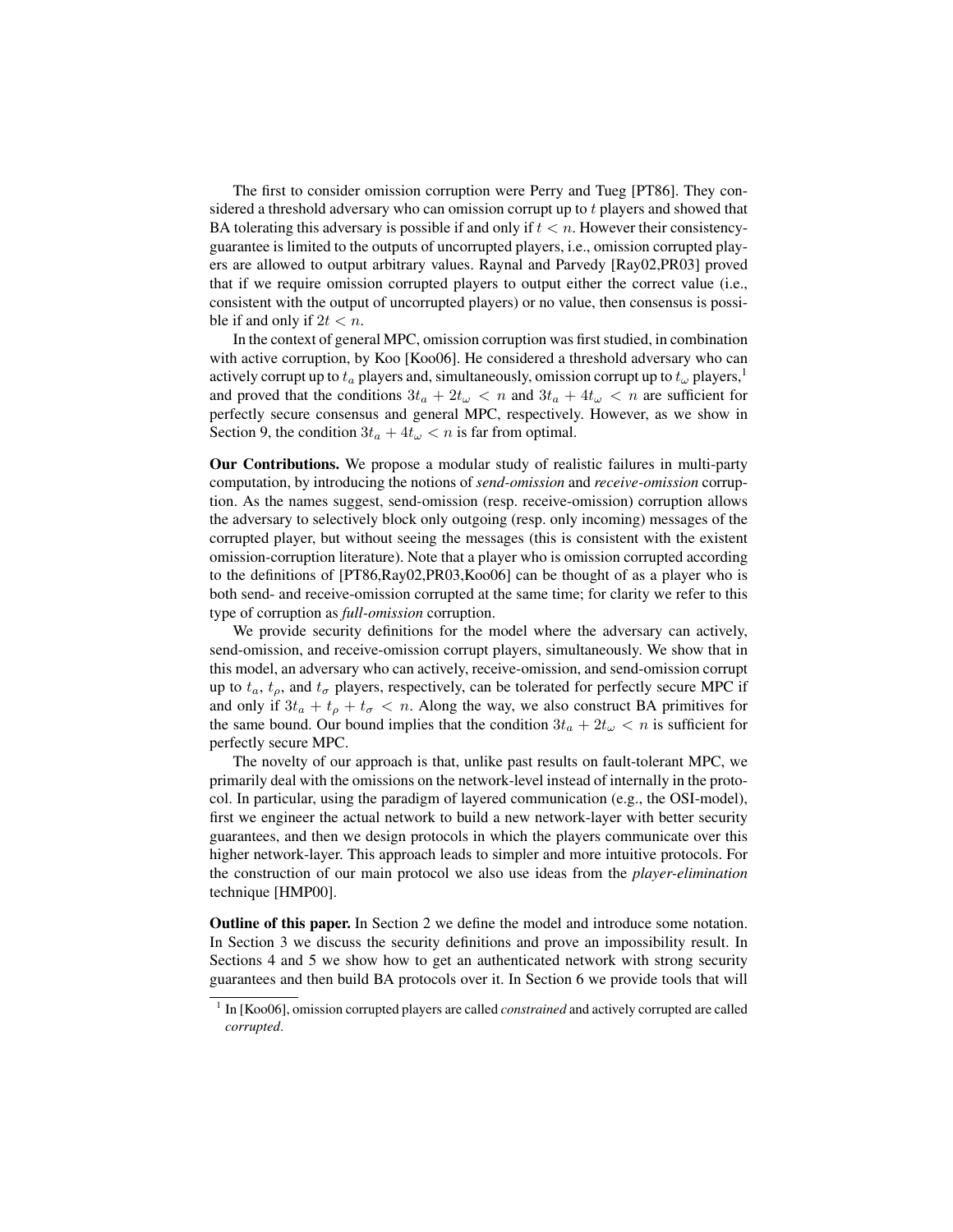be used as building blocks for the construction of the SFE and MPC protocols;<sup>2</sup> these protocols are described in Sections 7 and 8, respectively. In Section 9 we look at the case of full-omission corruption.

### 2 The Model

We consider the standard secure-channels model introduced in [BGW88,CCD88]: The players in  $\mathcal{P} = \{p_1, \ldots, p_n\}$  are connected by a complete network of bilateral secure channels. The communication is synchronous, i.e., all players have synchronized clocks and there is a known upper bound on the delay of the network. The computation is described as an arithmetic circuit over some finite field F, consisting of addition (or linear) and multiplication gates.

We look at the case of *perfect* security, i.e., information-theoretic without error probability. A protocol is defined to be secure if it realizes a trusted functionality (computing the function  $f$ ), where the term "realize" is defined via the simulation paradigm [Can00,MR91,Bea91a,DM00,PW01] which, in a nutshell, guarantees that whatever the adversary can achieve in the real world where the protocol is executed, he could also achieve in the ideal setting with the trusted functionality.<sup>3</sup> This security notion implies in particular that the adversary cannot obtain any information about the players' inputs beyond what is implied by the outputs (privacy), and that he cannot influence the outputs other than by choosing the inputs of the corrupted players (correctness).

We consider a rushing<sup>4</sup> threshold adversary who can actively, receive-omission, and send-omission corrupt up to  $t_a$ ,  $t_\rho$ , and  $t_\sigma$  players, respectively. The adversary chooses the players to corrupt non-adaptively, i.e., before the beginning of the protocol.<sup>5</sup>

To simplify the description we adopt the following convention: whenever a player does not receive a message (when expecting one), or receives a message outside of the expected range, then the special symbol  $\perp \notin \mathbb{F}$  is taken for this message.

Every  $p_i \in \mathcal{P}$  can be in one of the following two internal states: *alive* or *zombie*. At the beginning of the computation every player is alive, which means that he correctly executes all the protocol instructions (unless he is actively corrupted). If  $p_i$  realizes that he is receive-omission corrupted, e.g., by receiving fewer messages than what he should in some round, then  $p_i$  sets his internal state to zombie (we say that  $p_i$  becomes a zombie). Once the state is set to zombie it never switches back. A zombie behaves in the

<sup>2</sup> SFE stands for Secure Function Evaluation, i.e., multi-party computation of *non-reactive* functionalities.

<sup>&</sup>lt;sup>3</sup> While our protocols can be proved secure in any of these simulation-based frameworks, with perfect indistinguishability of the real and the ideal world, we will not give full-fledged simulation-based security proofs in this paper; this is consistent with the previous literature on secure SFE and MPC.

<sup>&</sup>lt;sup>4</sup> A *rushing* adversary is an adversary who, in each round of the protocol, first sees all the messages sent to actively corrupted players in this round and then decides how the corrupted players should behave in this round.

<sup>&</sup>lt;sup>5</sup> In contrast, an *adaptive* adversary can corrupt more and more players during the protocol execution, subject only to the constraint that the number of corrupted players of each type is upper-bounded by the corresponding threshold. We do not consider the adaptive setting in this paper, but our results could be generalized to it.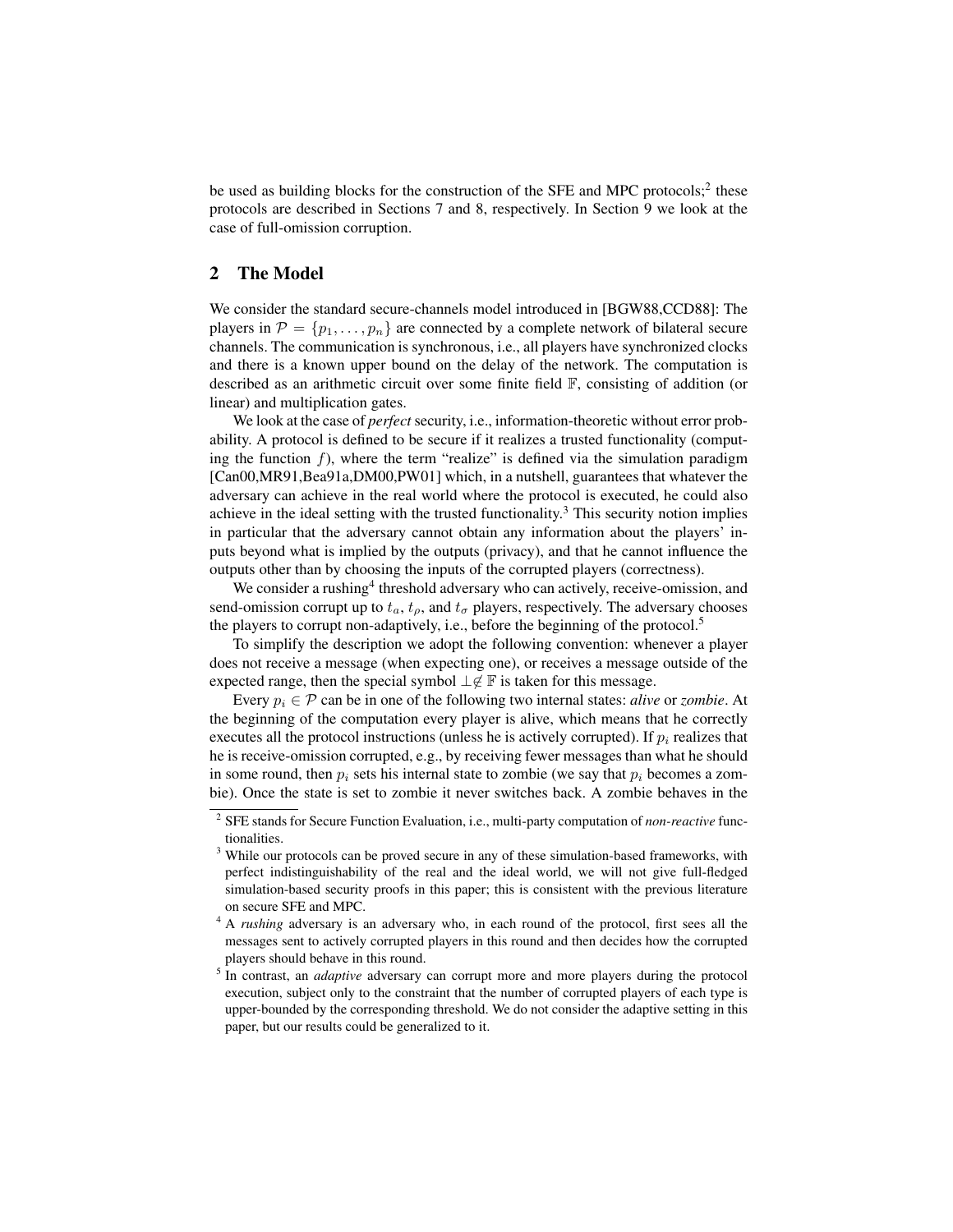protocols as a player who has crashed, i.e., sends and receives no messages and has no outputs. However, there are two conceptual differences between zombies and crashed players: (1) Being a zombie is a self-imposed state and corresponds to a correct behavior, i.e., players become zombies when the protocol (and not the adversary) instructs them to; (2) zombie-players are "aware of the actual time", as they have clocks which are synchronized with the clocks of the alive players; this will be useful in the context of reactive computation (Section 8) where time plays an important role.

The sets  $A$ ,  $S$ ,  $R$ ,  $S$ R, and  $H$ . To simplify the description we denote the sets of actively, send-omission only, receive-omission only, and full-omission<sup>6</sup> (but not actively) corrupted players by  $A, S, R$ , and  $S\mathcal{R}$ , respectively, and the set of uncorrupted players by  $H$  (H stands for "honest"). Note that these sets are a partition of the player set  $P$ , they are not known to the players and appear only in the security analysis.

# 3 Security Definition

Intuitively, the security definition for our model should not allow the adversary to do more with send- and receive-omission corrupted players than to decide which of them give input to and receive output from the computation, respectively. The strongest security one can hope for is to require that the adversary's decision is taken independently of the inputs of non actively corrupted players and before seeing the outputs of actively corrupted players. More precisely one would be interested in securely realizing the functionality STRONG SFE (see below).<sup>7</sup>

STRONG SFE - IDEAL MODEL. *Each*  $p_i \in \mathcal{P}$  *has input*  $x_i$ . *The function to be computed is* f(·)*. The adversary decides which of the send-omission (resp. receiveomission) corrupted players give input to (resp. receive output from) the trusted party* before *seeing the outputs of actively corrupted players.*

- 1. Every  $p_i \in H \cup \mathcal{R}$  sends his input to the trusted party (TP). Actively corrupted players might send TP arbitrary inputs as instructed by the adversary. For each  $p_i \in \mathcal{SR} \cup \mathcal{S}$  the adversary decides (without seeing  $p_i$ 's input) whether  $p_i$  sends TP his input or a default value from  $\mathbb{F}$  (e.g., 0). TP denotes the received values by  $x'_1, \ldots, x'_n.$
- 2. TP computes  $f(x'_1, \ldots, x'_n) = (y_1, \ldots, y_n)$  (if f is randomized then TP internally generates the necessary random coins). TP asks the adversary which of the players  $p_i \in \mathcal{R} \cup \mathcal{S} \mathcal{R}$  should receive their output  $y_i$  (without revealing any information about  $u_i$ ).
- 3. For each  $p_i \in \mathcal{H} \cup \mathcal{S} \cup \mathcal{A}$ , TP sends  $y_i$  to  $p_i$ . For each  $p_i \in \mathcal{R} \cup \mathcal{S} \mathcal{R}$ , TP sends  $y_i$  to  $p_i$  if the adversary allowed that  $p_i$  receives output in the previous step, otherwise TP sends nothing to  $p_i$ .

<sup>6</sup> Recall that a full-omission corrupted player is one who is both send- and receive-omission corrupted at the same time.

 $7$  We assume that the reader is familiar with the ideal-world/real-world paradigm for defining security of multi-party protocols [Bea91a,MR91,Can00,DM00,BPW03].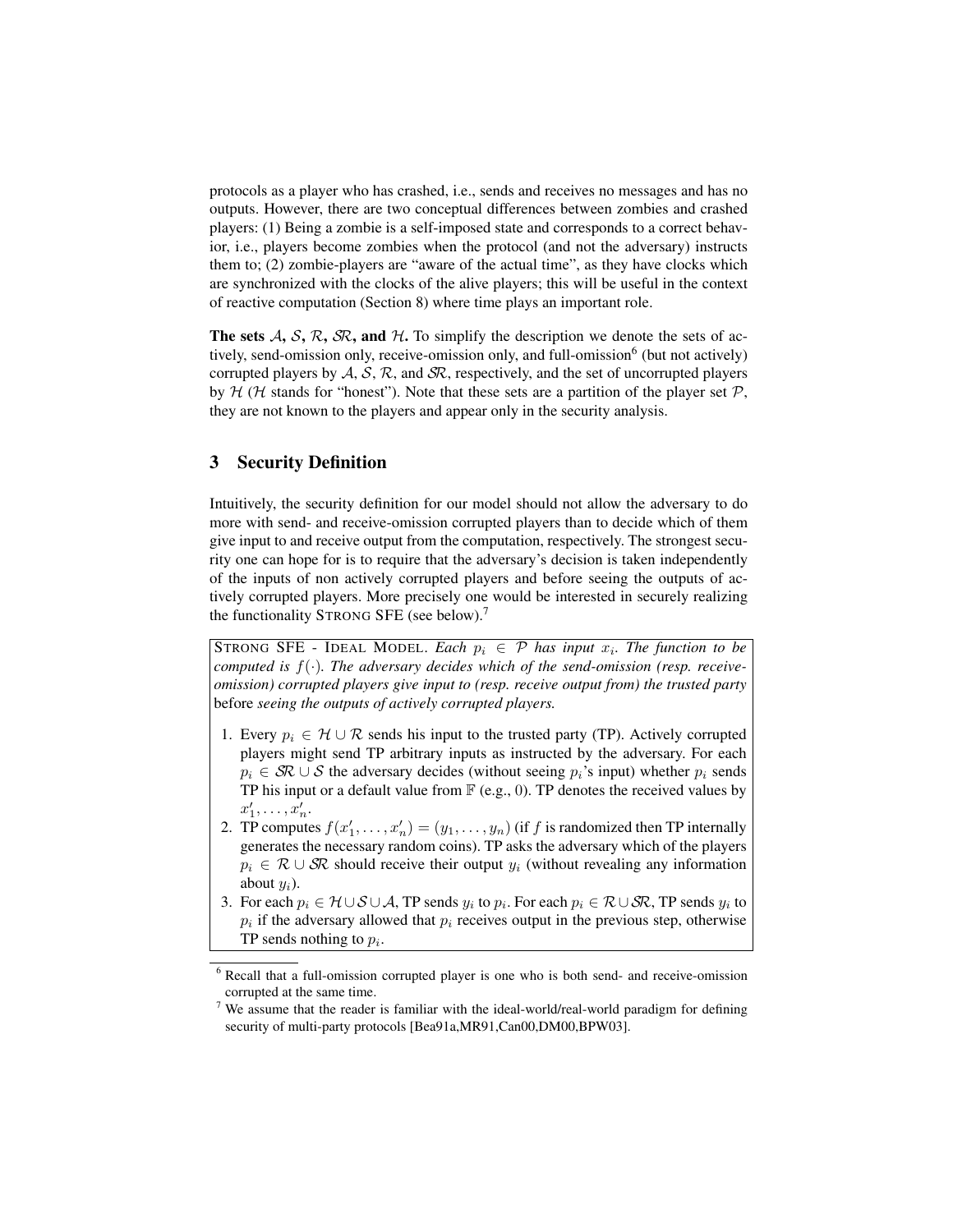We say that a protocol *Π strongly*  $(t_a, t_a, t_\sigma)$ -securely evaluates the function f if it securely realizes the functionality STRONG SFE in the presence of an adversary who can actively, receive-omission, and send-omission corrupt up to  $t_a$ ,  $t_\rho$ , and  $t_\sigma$  players, respectively.

Unfortunately, as stated in the following lemma, when the adversary is rushing then for any non-trivial choice for  $t_a$  and  $t_b$  there exist functions which cannot be perfectly strongly  $(t_a, t_o, t_\sigma)$ -securely evaluated. In fact our impossibility result is inherent in any setting where we have a threshold adversary with active (or even just passive) and receive-omission corruption, simultaneously. In particular it also applies to the (nonadaptive) case of active and full-omission corruption  $[Koo06]$ .<sup>8</sup> The idea is the following: the adversary might, with non-zero probability, corrupt the player  $p_i$  who is the first (or among the first) to get the output, e.g., by randomly choosing whom to corrupt. In this case, as she is rushing, she can decide, depending on the output, whether the receive-omission corrupted players get full information on the output or not. However, the simulator has to take this decision without seeing the outputs of corrupted players, and hence he is not able to perfectly simulate this behavior. Due to space restrictions the proof of the lemma is deleted from this extended abstract.

**Lemma 1.** *If*  $t_a > 0$  *and*  $t_p > 0$  *and the adversary is rushing, then there exist functions which cannot be perfectly strongly*  $(t_a, t_a, \cdot)$ *-securely evaluated. The statement holds even when we have passive instead of active corruption.*

We relax the definition of the functionality to allow the adversary to decide which receive-omission corrupted players receive output, even after having seen the outputs of actively corrupted players (and possibly depending on those outputs). Our relaxation is minimal as Lemma 1 suggests. We call the resulting functionality SFE (see below).

SFE – IDEAL MODEL. *Each*  $p_i \in \mathcal{P}$  *has input*  $x_i$ . *The function to be computed is*  $f(\cdot)$ . *The adversary decides which of the receive-omission corrupted players receive output from the trusted party* after *receiving the outputs of actively corrupted players.*

- 1. Every  $p_i \in H \cup \mathcal{R}$  sends his input to the trusted party (TP). Actively corrupted players might send TP arbitrary inputs as instructed by the adversary. For each  $p_i \in \mathcal{SR} \cup \mathcal{S}$  the adversary decides (without seeing  $p_i$ 's input) whether  $p_i$  sends TP his input or a default value from  $\mathbb{F}$  (e.g., 0). TP denotes the received values by  $x'_1, \ldots, x'_n.$
- 2. TP computes  $f(x'_1, \ldots, x'_n) = (y_1, \ldots, y_n)$  (if f is randomized then TP internally generates the necessary random coins). For each  $p_i \in \mathcal{H} \cup \mathcal{S} \cup \mathcal{A}$ , TP sends  $y_i$ to  $p_i$ .
- 3. For  $p_i \in \mathcal{R} \cup \mathcal{SR}$ , TP asks the adversary if  $p_i$  should receive his output  $y_i$  (without revealing any information about  $y_i$ ), if the answer is yes then TP sends  $y_i$  to  $p_i$ , otherwise it sends nothing to  $p_i$ .

<sup>&</sup>lt;sup>8</sup> In [Koo06] the assumed adversary is also rushing and the (non-adaptive) ideal-world functionality requires the adversary to decide which omission corrupted players receive output before seeing the outputs of actively corrupted players.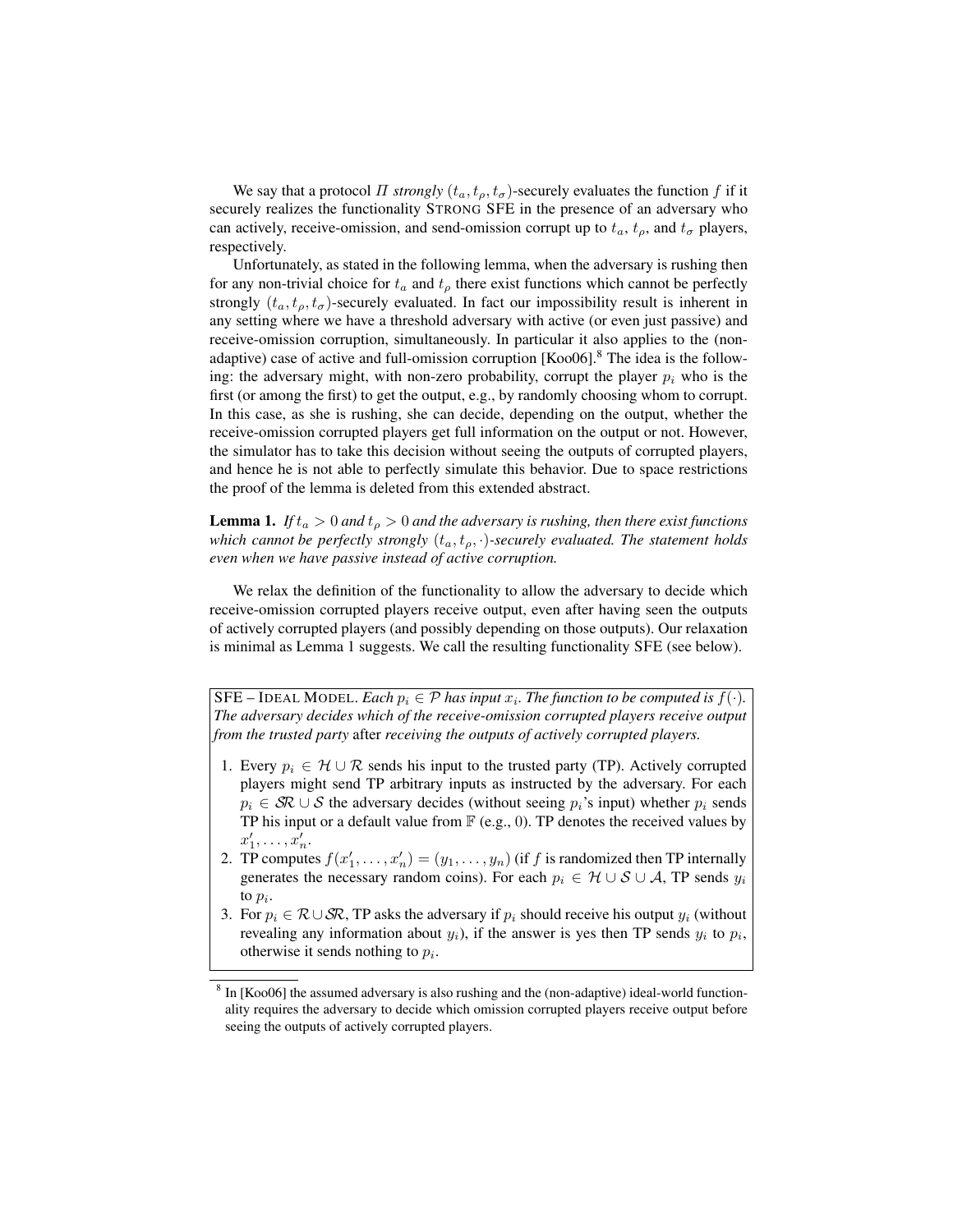**Definition 1.** We say that a protocol  $\Pi$  ( $t_a, t_b, t_\sigma$ )-securely evaluates the function f *if* Π *securely realizes the functionality* SFE *in the presence of an adversary who can actively, receive-omission, and send-omission corrupt up to*  $t_a$ ,  $t_\rho$ *, and*  $t_\sigma$  *players, respectively.*

### 4 Engineering the Network – Authenticated Channels

A source of difficulties in designing protocols tolerating both active cheaters and omissions is that a player  $p_i$  who receives  $\perp$  when expecting a message from a player  $p_i$ cannot decide whether  $p_i$  is send-omission or actively corrupted, or himself (i.e.,  $p_j$ ) is receive-omission corrupted. In [Koo06] the following straight-forward approach was taken in order to overcome this difficulty in the context of  $p_i$  sharing a secret: Every player complains when he received no share from the dealer  $p_i$ . If more players complain than the number of potentially corrupted players,  $p_i$  is disqualified. Otherwise, the players who did not complain pairwise check the consistency of their shares (as in [BGW88,FHM98]), where inconsistencies are publicly reported and resolved by the dealer. This approach, however, leads to thresholds on the number of actively and (full) omission corrupted players which are far from optimal, as discussed in the introduction.

Our approach is different. We deal with this difficulty outside the protocol, on the network level. In particular, using the paradigm of layered communication (e.g., the OSI-model), first we engineer the actual network to get a new network-layer with stronger guarantees, and then we invoke the actual protocol over this layer.

The protocol which is used to build the new network-layer is called FixReceive. It works on the channels of the actual network (the lowest layer), i.e., the secure channels with omissions, and builds on top of them a network of *authenticated* channels (the higher layer), where for any receive-omission corrupted  $p_i$  the adversary has to choose *either* to allow  $p_i$  to receive all messages that are sent to him *or* to let  $p_i$  know that he is receive-omission corrupted. More precisely, FixReceive guarantees that when some  $p_i$ sends a message x to a receive-omission corrupted  $p_j$  then either  $p_j$  receives it, as if he were uncorrupted, or  $p_j$  finds out that he is receive-omission corrupted (and becomes a zombie). If  $p_j$  becomes a zombie in FixReceive then he notifies every  $p_k \in \mathcal{P}$  about this by sending a bilateral message; this information will be used by the players in future invocations of FixReceive. The protocol FixReceive is described in the following. For the proof of the lemma we refer to the full version of this paper.

### Protocol FixReceive  $(\mathcal{P}, t_a, t_o, t_\sigma, p_i, p_j, x)$

- 1.  $p_i$  sends his input x to every  $p_k \in \mathcal{P}$ .
- 2. Each  $p_k \in \mathcal{P}$  forwards x to  $p_i$  (if  $p_k$  received no value, he sends a special symbol "n/v" to  $p_j$ );  $p_j$  denotes the received value as  $x_k$  (if  $p_k$  has become a zombie in the past then  $p_j$  sets  $x_k = "n/v"$ ).
- 3. If  $|\{p_k : x_k \in \mathbb{F} \cup \{\text{``n/v''}\}\}| < n t_a t_\sigma$  then  $p_j$  becomes zombie (and notifies all players). Otherwise, if there exists  $x' \notin \{\perp, \text{``n/v''}\}\$  such that  $|\{p_k : x_k =$  $|x'| > t_a$  then  $p_j$  outputs  $x'$ , otherwise  $p_j$  outputs  $\perp$ .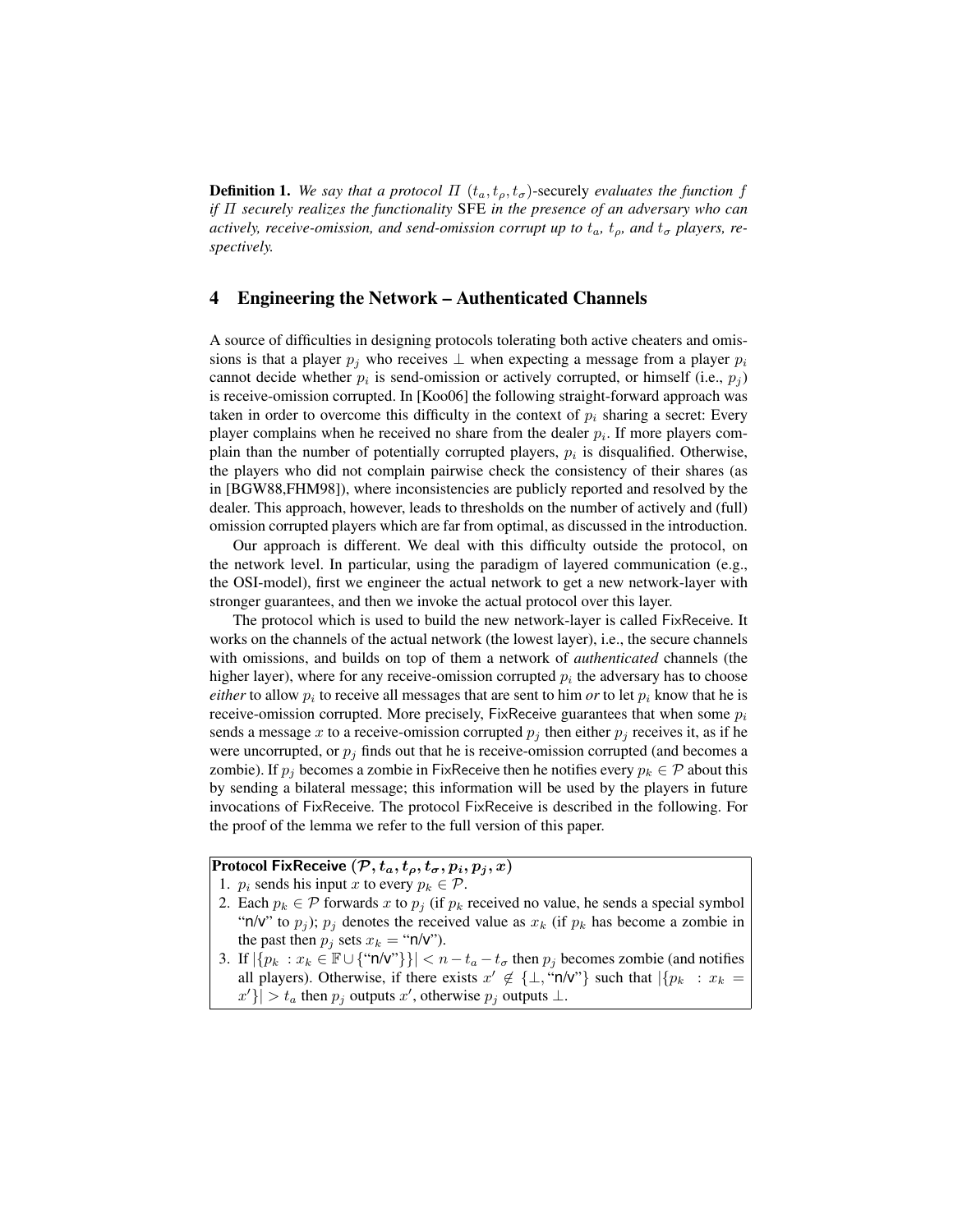**Lemma 2.** *If*  $3t_a + t_p + t_\sigma < |\mathcal{P}|$ *, protocol* FixReceive *has the following properties. If*  $p_j$  *is alive at the end of the protocol then he outputs a value* x', where  $x' \in \{x, \perp\}$  $\mathit{unless}\ p_i \in \mathcal{A}\ \mathit{and}\ x' = x\ \mathit{when}\ p_i \in \mathcal{H}\cup\mathcal{R}\ \mathit{Moreover}\ r_j\ \mathit{might}\ become\ a\ zombie$ *only when*  $p_j$  ∈  $R$  ∪  $SR$  *and when he becomes a zombie every player notices.* 

# 5 Byzantine Agreement

In this section we build primitives solving the Byzantine Agreement (BA) problem, which we will later use as tools for constructing the main SFE protocol. BA comes in two flavors, namely *consensus* and *broadcast*. Informally, consensus guarantees that n players, each holding an input, can decide on a common output y, where  $y = x$  if all non-actively corrupted players had (the same) input  $x$ . On the other hand, broadcast allows a dedicated player  $p_s$  holding input  $x_s$ , to consistently send  $x_s$  to every player.

In our BA protocols, the players communicate over the strengthened authenticated network which is constructed using FixReceive. More precisely, whenever  $p_i \in \mathcal{P}$  is instructed to bilaterally send a message to  $p_i \in \mathcal{P}$ , the protocol FixReceive is invoked. Because alive players might become zombies only within FixReceive, all the designed protocols have the following property: *Only receive-omission corrupted players might become zombies.* The proofs of the lemmas can be found in the full version of the paper.

#### 5.1 Consensus

For constructing a consensus protocol, we use the standard approach [BGP89,FM00]: We construct weaker consensus primitives, and then compose them in a clever way to construct the desired consensus primitive. We construct three such weaker primitives called *Weak Consensus, Graded Consensus*, and *King Consensus*.

Weak Consensus. Informally, weak consensus guarantees that there are no inconsistencies among the outputs of the non-actively corrupted players, but some of them (even alive) might have no output (we say that they output  $\perp$ ). However, we get the guarantee that if the players *pre-agreed* on some value  $x$ , i.e., all non-actively corrupted players had input (the same)  $x$ , then we get *post-agreement* on  $x$ , i.e., all non-actively corrupted players output  $x$ .<sup>9</sup> In the following we describe protocol WeakConsensus which achieves weak consensus in our model. The input of each  $p_i \in \mathcal{P}$  is denoted as  $x_i$ 

Protocol WeakConsensus  $(\mathcal{P}, t_a, t_\rho, t_\sigma, \vec{x} = (x_1, \dots, x_n))$ 1. Each  $p_i \in \mathcal{P}$  sends  $x_i$  to every  $p_j \in \mathcal{P}$ , by invoking FixReceive;  $p_j$  denotes the received value by  $x_j^{(i)}$ . 2. Each  $p_j \in \mathcal{P}$  sets  $y_j :=$  $\sqrt{ }$ J  $\mathcal{L}$  $\left\vert x^{\phantom{\prime}}\right\vert$  , if  $\left(\left\vert \{p_i:~x_j^{(i)}=x\}\right\vert\geq n-t_a-t_\sigma-t_\rho\right)\;\;\; \bigwedge$  $(|\{p_i: x_j^{(i)} \notin \{x, \perp\}\}| \leq t_a)$ ⊥ , otherwise

<sup>&</sup>lt;sup>9</sup> Recall that the zombies send no values in any protocol and receive no output.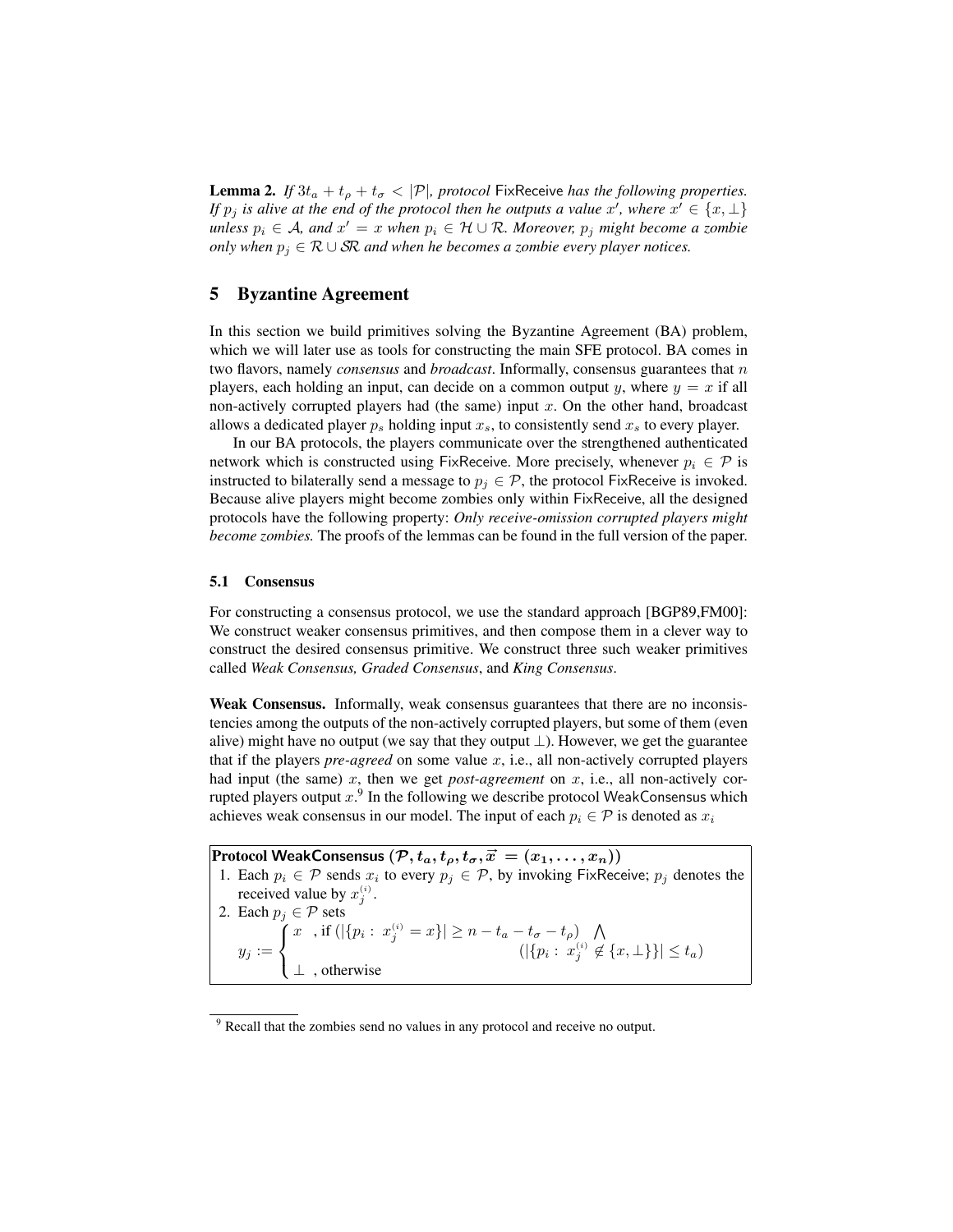**Lemma 3.** *If*  $3t_a + t_b + t_\sigma < |\mathcal{P}|$ *, the protocol* WeakConsensus *has the following properties. Weak Consistency: Every (alive)*  $p_j \in \mathcal{P} \setminus \mathcal{A}$  *outputs*  $y_j \in \{x', \perp\}$  *for some*  $x' \in \mathbb{F}$ *. Correctness: If every*  $p_i \in \mathcal{P} \setminus \mathcal{A}$  *who is alive at the beginning of* WeakConsensus *has input*  $x_i = x$ *, then*  $x' = x$ *.* 

**Graded Consensus.** In Graded Consensus each  $p_i \in \mathcal{P}$  outputs a pair  $(y_i, g_i)$ , where  $y_i$  is  $p_i$ 's actual output-value and  $g_i \in \{0, 1\}$  is a bit, called  $p_i$ 's *grade*. The grade  $g_i$ has the meaning of the confidence level of  $p_i$  on the fact that all non-actively corrupted players also output  $y_i$ . In particular, if  $g_i = 1$  for some non-actively corrupted  $p_i$  then  $y_j = y_i$  for every (alive) non-actively corrupted  $p_j \in \mathcal{P}$ . Moreover, when the nonactively corrupted players pre-agreed on a value  $x$ , then they all output  $x$  with grade 1.

In the following we describe the protocol GradedConsensus. The idea is to have the players first invoke the protocol WeakConsensus and then exchange their outputs of WeakConsensus to decide on the actual output and the corresponding grade.

Protocol GradedConsensus  $(\mathcal{P}, t_a, t_\rho, t_\sigma, \vec{x} = (x_1, \ldots, x_n))$ 

- 1. Invoke WeakConsensus  $(\mathcal{P}, t_a, t_\rho, t_\sigma, \vec{x})$ ;  $p_i$  denotes his output by  $x'_i$ .
- 2. Each  $p_i \in \mathcal{P}$  sends  $x'_i$  to every  $p_j \in \mathcal{P}$  by invocation of FixReceive;  $p_j$  denotes the received value by  $x_i^{(i)}$ .
- 3. Each  $p_j \in \mathcal{P}$  sets  $y_j := \begin{cases} x \\ 0 \end{cases}$ , if there exists  $x \in \mathbb{F}$  s.t.  $|\{p_i : x_j^{(i)} = x\}| > t_a$ 0 , otherwise and sets  $g_j :=$  $\sqrt{ }$ J  $\mathcal{L}$ 1, if  $(|\{p_i: x_j^{(i)} \in \{y_j, \perp\}\}| \ge n - t_a)$   $\bigwedge$  $(|\{p_i: x_j^{(i)} = y_j\}| \ge n - t_a - t_\rho - t_\sigma)$ 0 , otherwise

**Lemma 4.** *If*  $3t_a + t_b + t_\sigma < |\mathcal{P}|$ , protocol GradedConsensus has the following proper*ties. Graded Consistency: If some*  $p_i \in \mathcal{P} \setminus \mathcal{A}$  *outputs*  $(y_i, g_j) = (y, 1)$  *for some*  $y \in \mathbb{F}$ *, then every (alive)*  $p_k \in \mathcal{P} \setminus \mathcal{A}$  *outputs*  $(y_k, g_k) = (y, g_k)$ *, where*  $g_k \in \{0, 1\}$ *. Graded Correctness: If every*  $p_i \in \mathcal{P} \setminus \mathcal{A}$  *who is alive at the beginning of GradedConsensus has input*  $x_i = x$ *, then every (alive)*  $p_i \in \mathcal{P} \setminus \mathcal{A}$  *outputs*  $(y_i, g_j) = (x, 1)$ *.* 

**King Consensus.** In King Consensus there is a distinguished player  $p_k \in \mathcal{P}$ , called the *king*. King Consensus guarantees that if the king is uncorrupted, then all non-actively corrupted players output the same value. Additionally, independent of the king's corruption, if the non-actively corrupted players pre-agreed on a value  $x$ , then they all output  $x$ . The protocol KingConsensus is described in the following.

Protocol KingConsensus  $(\mathcal{P}, t_a, t_\rho, t_\sigma, \vec{x}^\prime = (x_1, \dots, x_n), p_k)$ 1. Invoke GradedConsensus $(\mathcal{P}, t_a, t_\rho, t_\sigma, \vec{x})$ ;  $p_i$  denotes his output by  $(x'_i, g_i)$ . 2. The king  $p_k$  sends  $x'_k$  to every  $p_j \in \mathcal{P}$  by invocation of FixReceive. 3. Each  $p_j \in \mathcal{P}$  sets  $y_j = \begin{cases} x'_j & \text{if } (g_j = 1) \text{ or } (p_k \text{ sent } x'_k = \perp) \\ x'_j & \text{otherwise} \end{cases}$  $x_k^j$ , otherwise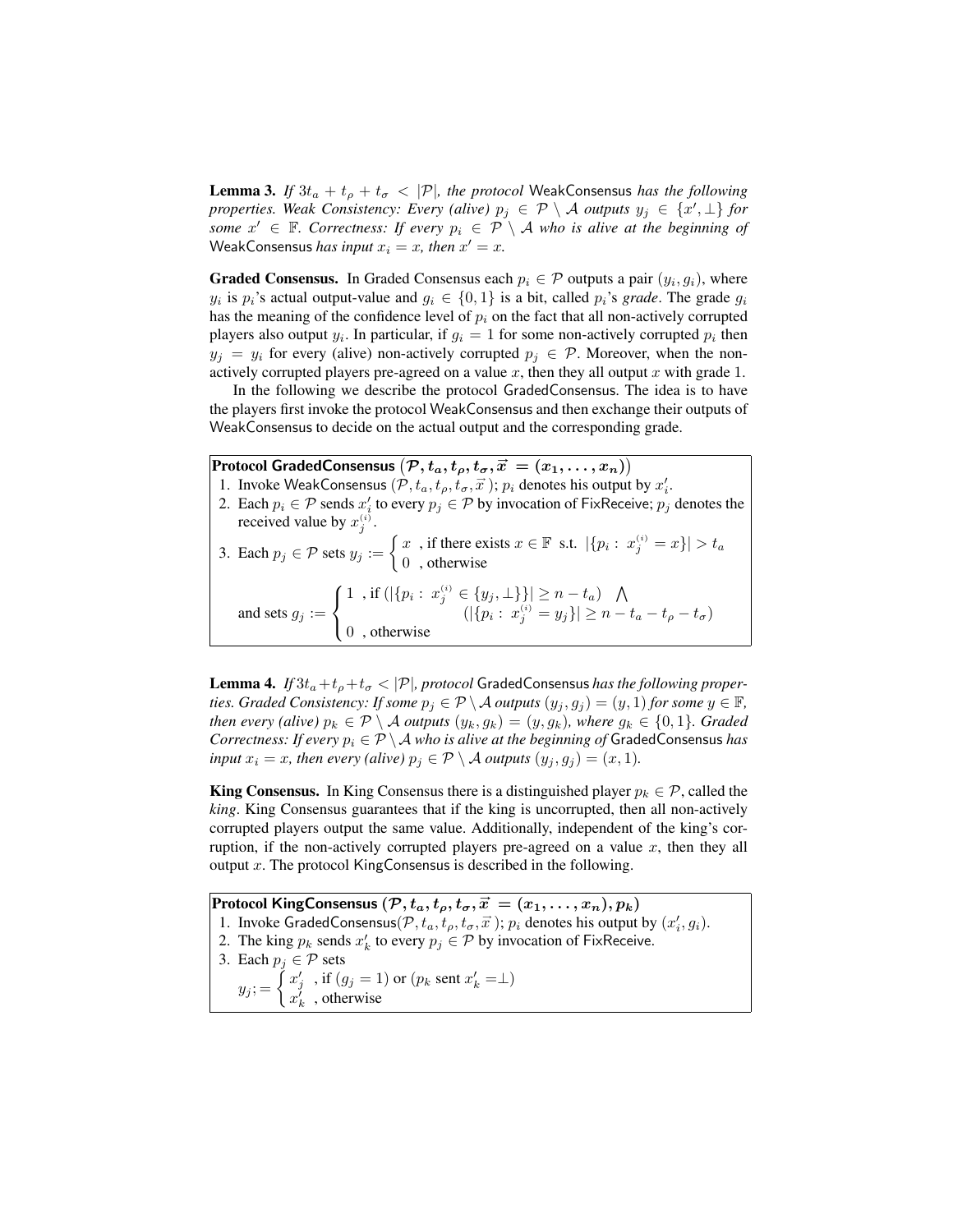**Lemma 5.** *If*  $3t_a + t_b + t_\sigma < |\mathcal{P}|$ *, the protocol* KingConsensus *has the following properties. King Consistency: If the king*  $p_k$  *is uncorrupted, then every*  $p_j \in \mathcal{P} \setminus \mathcal{A}$ *outputs*  $y_j = y$ *. Correctness: If every*  $p_i \in \mathcal{P} \setminus \mathcal{A}$  who is alive at the beginning of KingConsensus *has input*  $x_i = x$  *then they all output*  $y = x$ *.* 

Consensus. Building a consensus protocol from king consensus is straight-forward: Invoke KingConsensus with  $t_a + t_\rho + t_\sigma + 1$  different players as king, where the input of the *i*-th iteration is the output of the  $(i-1)$ -th iteration. As there are at most  $t_a + t_b +$  $t_{\sigma}$  corrupted players, at least one of the kings will be uncorrupted, hence consistency on the output value will be achieved in the corresponding iteration; the correctness of KingConsensus guarantees that this value will not be changed in any future iteration. Note that when we have pre-agreement on some value then consistency on this value is achieved from the first iteration independent of the king.

**Lemma 6.** *If*  $3t_a + t_b + t_\sigma < |\mathcal{P}|$ *, the protocol* Consensus *has the following properties. Consistency: All (alive)*  $p_i \in \mathcal{P} \setminus \mathcal{A}$  *output (the same)*  $y \in \mathbb{F}$ *. Correctness: If every*  $p_i \in \mathcal{P} \setminus \mathcal{A}$  *who is alive at the beginning of* Consensus *has input*  $x_i = x$  *then*  $y = x$ *.* 

#### 5.2 Broadcast

The standard approach for achieving broadcast when consensus is given, is to have the sender  $p_s$  send his input to every player, and then run consensus on the received values. Unfortunately, this generic approach does not work in our setting, as it provides no guarantees when a send-omission corrupted  $p<sub>s</sub>$  fails to send his input to some uncorrupted players.

To guarantee that a non actively corrupted  $p_s$  never broadcasts a wrong value we extend the above generic protocol by adding the following steps:  $p_s$  sends a confirmation bit to every player, i.e., a bit b where  $b = 1$  if  $p_s$  agrees with the output of the consensus and  $b = 0$  otherwise; subsequently, the players invoke consensus on the received bits to establish a consistent view on the confirmation-bit and they accept the output of the generic broadcast protocol only if this bit equals 1, otherwise they output ⊥. This results in the protocol Broadcast (see below).

## Protocol Broadcast  $(\mathcal{P}, t_a, t_\rho, t_\sigma, p_s, x_s)$

- 1.  $p_s$  sends x to every  $p_i \in \mathcal{P}$  (by FixReceive), who denotes the received value by  $x_i$  $(x_i = 0$  if  $p_i$  received  $\perp$ ).
- 2. The players invoke Consensus on the received values. Let  $y_j$  denote  $p_j$ 's output.
- 3. Each  $p_j$  sends  $y_j$  to  $p_s$  (by FixReceive).
- 4.  $p_s$  sends a confirmation bit b to every  $p_i \in \mathcal{P}$  (by FixReceive), where  $b = 1$  if  $p_s$  received  $y_j = x$  from more that  $t_a$  players in the previous step and  $b = 0$ otherwise;  $p_i$  denotes the received bit by  $b_i$  ( $b_i = 0$  if  $p_i$  received  $\perp$ ).
- 5. Invoke Consensus  $(\mathcal{P}, t_a, t_\sigma, t_\rho, (b_1, \ldots, b_n))$ . For each  $p_i \in \mathcal{P}$ , if  $p_i$ 's output in Consensus is 1 then  $p_i$  outputs  $y_i$ , otherwise he outputs  $\perp$ .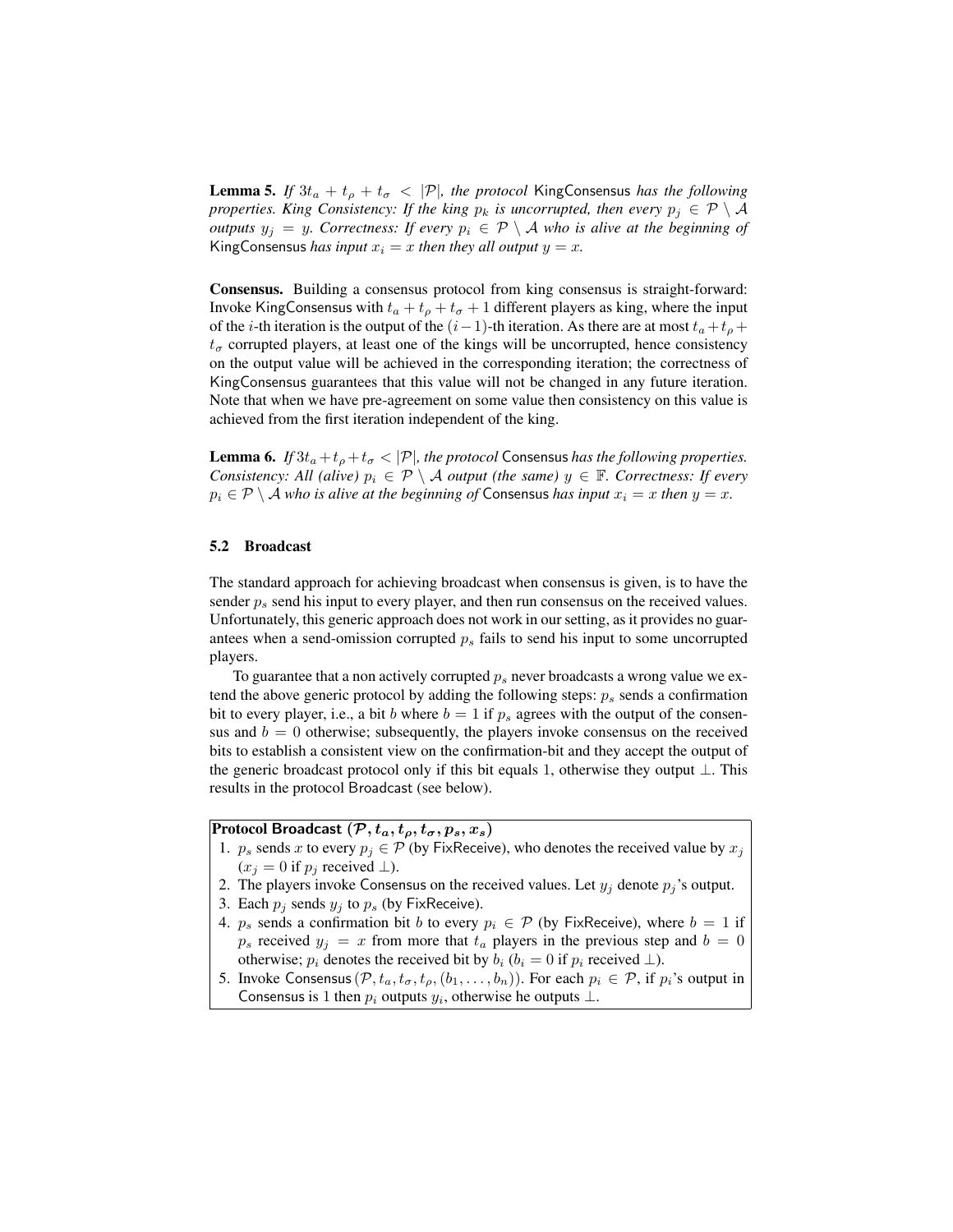**Lemma 7.** *If*  $3t_a + t_p + t_\sigma < |\mathcal{P}|$ *, protocol* Broadcast *has the following properties. Consistency: All (alive)*  $p_j \in \mathcal{P} \setminus \mathcal{A}$  *output the (same) value*  $y_j = y$ *. Correctness:*  $y \in \{x, \perp\}$  when  $p_s \in \mathcal{P} \setminus \mathcal{A}$ , where  $y = x$  when  $p_s \in \mathcal{H} \cup \mathcal{R}$  and he is alive at the *end of the protocol, and*  $y = \perp$  *when*  $p_s$  *has been a zombie from the beginning of the protocol.*

### 6 Tools

In this section we describe sub-protocols that will be used as building-blocks in the construction of the main SFE and MPC protocols. Some of the sub-protocols are nonrobust, and might abort with a non-empty set  $B \subseteq \mathcal{P}$ . When they abort, then all (alive) players in  $P$  notice it and they also learn the set  $B$ . As in the case of BA, some alive players might become zombies during the invocation of the sub-protocols, but only when they are receive-omission corrupted.

#### 6.1 Secret Sharing

A secret sharing scheme allows a player, called the *dealer*, to distribute his input among the players in some player set  $P$ , so that only qualified sets of players can reconstruct it. As usual in the threshold adversary literature, we use Shamir-sharings for sharing values: With each  $p_i \in \mathcal{P}$  a unique publicly known  $\alpha_i \in \mathbb{F}$  is associated. A secret s is *t*-shared among the players in  $P$  when there exists a degree-t polynomial  $q(\cdot)$  with  $q(0) = s$ , and every non actively corrupted  $p_i \in \mathcal{P}$  holds  $s_i \in \{q(\alpha_i), \perp\}$ , where  $s_i = q(\alpha_i)$  unless  $p_i$  is receive-omission corrupted. The value  $s_i$  is  $p_i$ 's *share* of s. We refer to the vector of shares, denoted by  $\langle s \rangle = (s_1, \ldots, s_n)$ , as a *t*-sharing of s.

We say that  $\langle s \rangle$  is a *t-consistent* sharing of s among the players in P if there exists a degree-t polynomial  $q(\cdot)$  such that each non actively corrupted  $p_i \in \mathcal{P}$  holds share  $s_i \in \{q(\alpha_i), \perp\}$ . We say that  $\langle s \rangle$  is a t-valid sharing of s among the players in P, if  $\langle s \rangle$ is t-consistent and for some degree-t polynomial  $q(\cdot)$  with  $q(0) = s$ , each uncorrupted  $p_i \in \mathcal{P}$  holds share  $s_i = q(\alpha_i)$ .

Protocol Share allows a dealer p to t-share his input among the players in any set  $\mathcal{P}$ . Essentially it is a passive Shamir-sharing protocol:  $p$  picks a degree- $t$  uniformly random polynomial  $q(\cdot)$  and sends  $q(\alpha_i)$  to  $p_i$ . The following lemma states the achieved security.

**Lemma 8.** *Protocol* Share( $P, t, p, s$ ) *has the following properties. Correctness: When*  $p \in \mathcal{P} \setminus \mathcal{A}$  *then* Share *outputs a t-consistent sharing*  $\langle s \rangle$  *of s among the players in*  $\mathcal{P}$ *, where*  $\langle s \rangle$  *is even t-valid unless*  $p \in A \cup S \cup S\mathbb{R}$  *or unless* p *is a zombie. Privacy: The players in any set*  $\mathcal{P}' \subseteq \mathcal{P}$  *with*  $|\mathcal{P}'| \leq t$  *get no (joint) information on s.* 

In the following we describe the protocols PublicReconstruct and Reconstruct used to reconstruct a shared value publicly and towards some output player  $p$ , respectively. The protocols take as input a sharing of a value among the players in some  $\mathcal{P}'$  ( $\mathcal{P}'$  might be different than P). In protocol Reconstruct (resp. PublicReconstruct) every  $p_i \in \mathcal{P}'$ sends his share to p (resp. broadcasts his share to P) and then p (resp. every  $p_i \in \mathcal{P}$ ) reconstructs the shared value using standard error correction. Due to their similarity we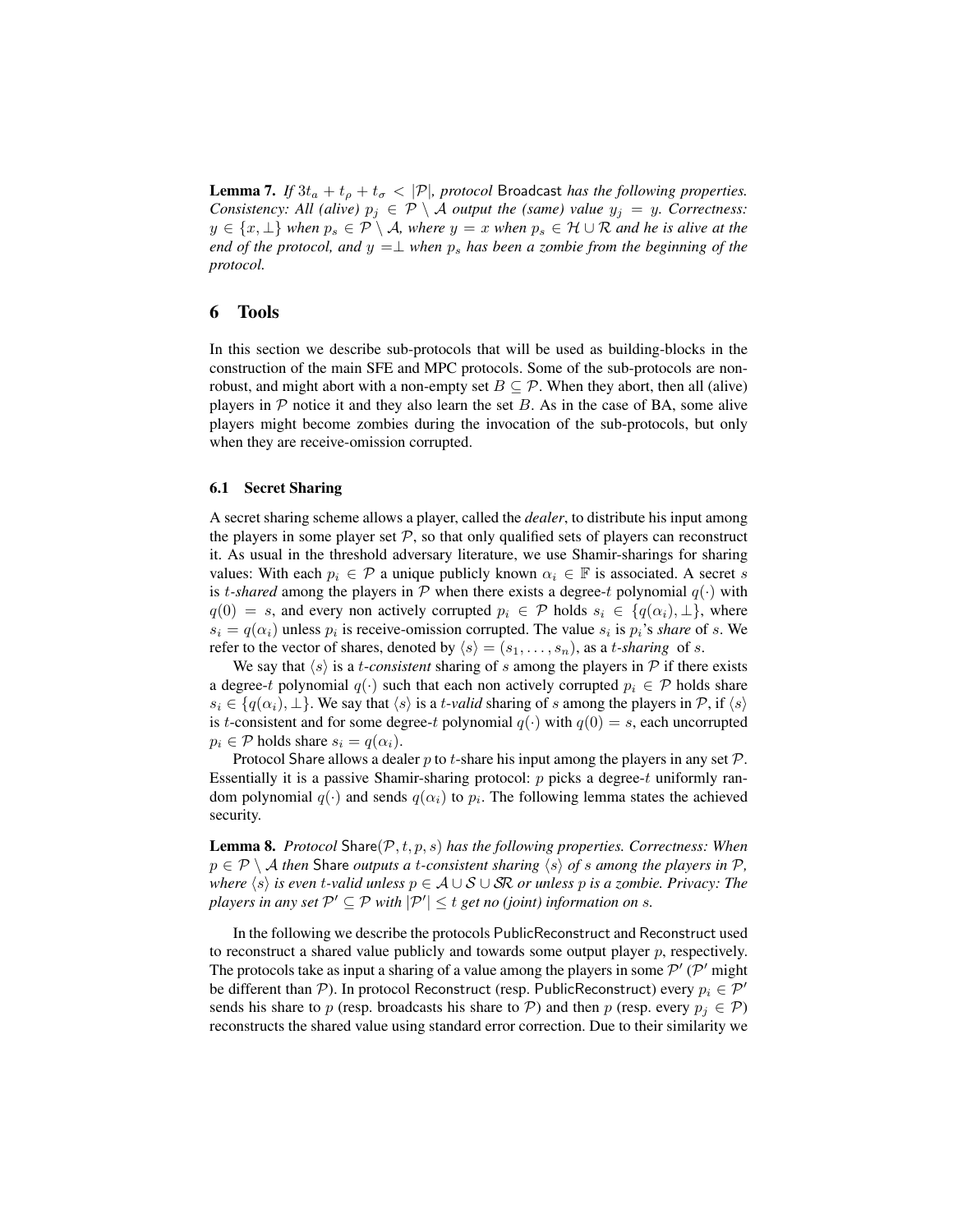only describe protocol Reconstruct and state the security of both protocols in a joint lemma.

Protocol Reconstruct  $(\mathcal{P}', t, t', p, \langle s \rangle)$ 

- 1. Each  $p_i \in \mathcal{P}'$  sends his share  $s_i$  to p.
- 2.  $p$  finds, using standard polynomial interpolation techniques, a degree  $t$  polynomial  $f(\cdot)$  with the property that more than  $t + t'$  of the received shares lie on  $f(\cdot)$  and outputs  $s' = f(0)$ . If no such polynomial exists then  $p_j$  outputs  $\perp$ .

**Lemma 9.** Assume that there exists  $t_c$  such that there are at most  $t_c$  corrupted players *in*  $\mathcal{P}'$ , *of whom at most*  $t'$  *are actively corrupted and the condition*  $t + t' + t_c < |\mathcal{P}'|$ *holds. Then the protocol* Reconstruct *(resp.* PublicReconstruct*)* <sup>10</sup> *reconstructs a value s'* towards player p (resp. towards every  $p_j \in \mathcal{P}$ ), where  $s' \in \{s, \perp\}$  if  $\langle s \rangle$  is a t*consistent sharing of s among the players in*  $\mathcal{P}'$ , and  $s' = s$  *if*  $\langle s \rangle$  *is t-valid.* 

#### 6.2 Engineering the network - Secure Channels

The trick of engineering the network allowed us to reduce the effect of receive-omission corruption. However, because the channels which we achieve provide no privacy guarantees, we cannot use the resulting network directly to build a perfectly secure SFE protocol. In the following, we show how to engineer the initial network of secure channels to get a new network-layer (also of secure channels) with stronger security guarantees.

The new network layer will allow any  $p_i \in \mathcal{P}$  who receives  $\perp$  instead of a message x from  $p_i \in \mathcal{P}$  to decide whether he (i.e.,  $p_j$ ) is receive-omission corrupted or the sender  $p_i$  is corrupted. Additionally, when the reception fails because of  $p_i$ , then every (alive) player will recognize that  $p_i$  is (actively or send-omission) corrupted. Given Broadcast and a uniformly random key  $k_{i,j} \in \mathbb{F}$  known exclusively to  $p_i$  and  $p_j$ , this can be achieved as follows: For  $p_i$  to privately send s to  $p_j$ ,  $p_i$  uses  $k_{i,j}$  as a one time pad to perfectly blind s, and broadcasts the blinded value  $s + k_{i,j}$ . Because only  $p_i$  and  $p_j$ know  $k_{i,j}$ , only  $p_j$  can unblind the broadcasted message and any other player gets no information about it. As syntactic sugar, we denote this protocol as PrivBroadcast.

In the remaining of this section we concentrate on enabling two players  $p_i$  and  $p_j$  to establish a secret key  $k_{i,j}$  (to use in PrivBroadcast). We design two protocols, called WeakExchangeKey and ExchangeKey, which achieve the following: WeakExchangeKey uses the bilateral secure channels and allows any pair  $p_i, p_j \in \mathcal{P}$ to exchange a key as long as *one of them* is at most receive-omission corrupted (i.e., is in  $\mathcal{H} \cup \mathcal{R}$ ) and *the other one* is at most send-omission corrupted (i.e., is in  $\mathcal{H} \cup \mathcal{S}$ ). Protocol ExchangeKey uses protocols WeakExchangeKey and Broadcast and allows  $p_i$  and  $p_j$  to exchange a key, even when *each of them* is *either* at most receive-omission *or* at most send-omission corrupted. Both protocols work in a publicly detectable way, i.e., all (alive) players notice whether or not the key-exchange worked. In the following we describe the protocols WeakExchangeKey and ExchangeKey in more detail.

<sup>&</sup>lt;sup>10</sup> For PublicReconstruct we need to assume a broadcast primitive, which when  $3t_a + t_\sigma + t_\rho$  <  $|\mathcal{P}|$  we can instantiate by Broadcast.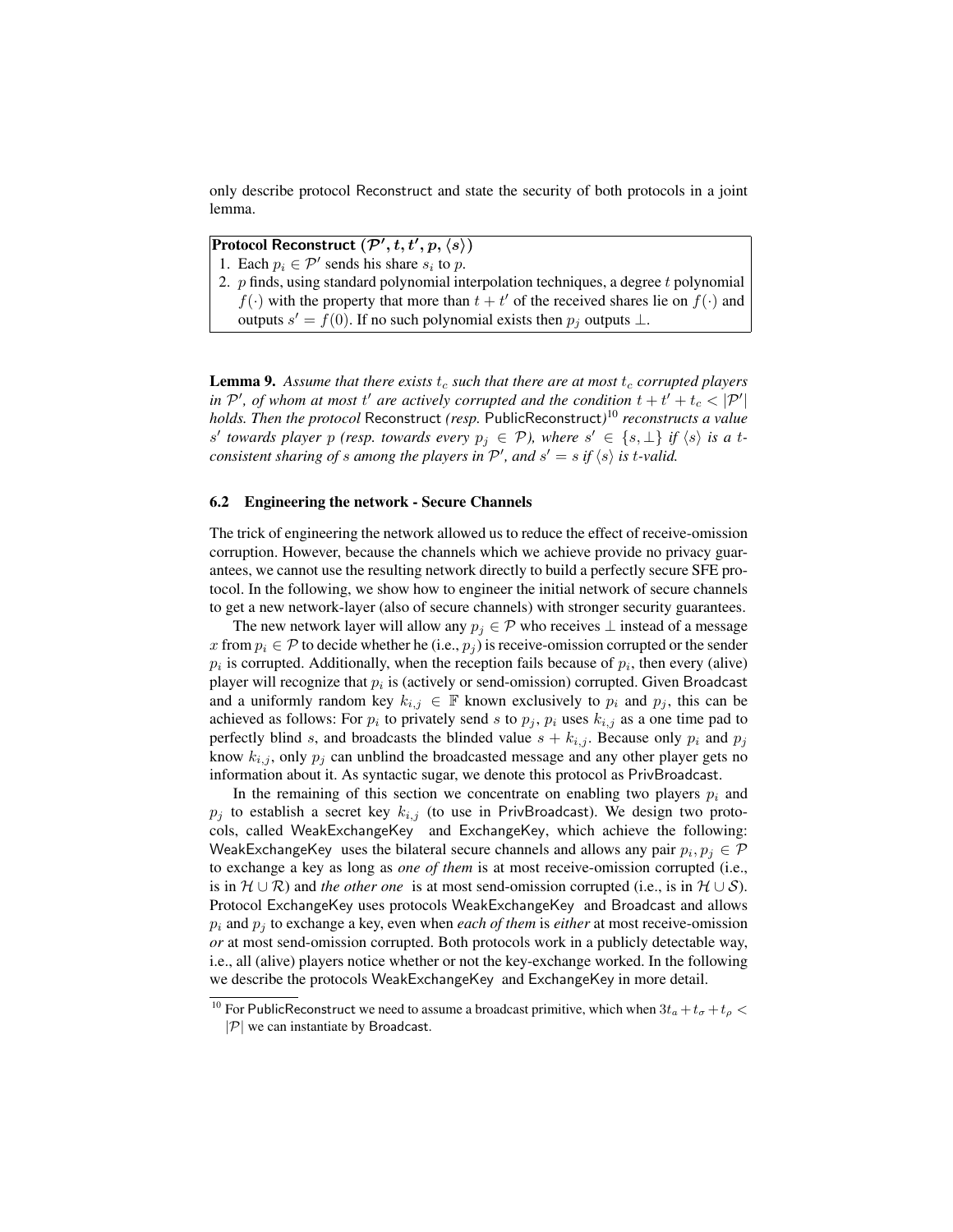Protocol WeakExchangeKey is based on the observation that when  $p_i$  is at most send-omission and  $p_j$  is at most receive-omission corrupted, then  $p_j$  can always securely send messages to  $p_i$  through the bilateral secure channel. The protocol works as follows:  $p_i$  and  $p_j$  choose uniformly random values  $k_i \in \mathbb{F}$  and  $k_j \in \mathbb{F}$ , respectively, and exchange them over their bilateral channel. Subsequently, each of them publicly announces, by Broadcast, whether or not he received a value from the other. If any of them confirms reception of a value then this value is used as the secret key and the protocol succeeds; otherwise the protocol fails. WeakExchangeKey is non-robust and might abort with a set  $B \in \{\{p_i\}, \{p_i\}\}\$ , but only when  $p_i$  and/or  $p_j$  broadcast  $\perp$  (if they both broadcast  $\perp$  take the one with the smallest index). The detailed description of WeakExchangeKey and the proof of the following lemma can be found in the full version.

**Lemma 10.** *If*  $3t_a + t_p + t_\sigma < |\mathcal{P}|$ *, protocol* WeakExchangeKey *has the following properties. Correctness: Either it succeeds in*  $p_i$  *and*  $p_j$  *exchanging a uniformly random key* k, or it fails, or it aborts with set  $B \in \{\{p_i\}, \{p_j\}\}\$ . It might abort with B only when B ⊆ R ∪ S ∪ SR ∪ A*. When it does not abort then the following hold: (1) Every alive*  $p_k \in \mathcal{P}$  *sees whether the protocol succeded or failed, and (2) it always succeeds when*  $p_i \in \mathcal{H} \cup \mathcal{R}$  *and*  $p_j \in \mathcal{H} \cup \mathcal{S}$  *or vice versa (i.e., when*  $p_i \in \mathcal{H} \cup \mathcal{S}$  *and*  $p_j \in \mathcal{H} \cup \mathcal{R}$ *). Privacy: The adversary gets no information on k (unless*  $p_i$  *or*  $p_j$  *is actively corrupted).* 

We describe the protocol ExchangeKey (see below) and state its achieved security in a lemma. The protocol is non-robust and might abort with set  $B \in$  $\{\{p_i\}, \{p_j\}, \{p_i, p_j\}\}\.$  However, from the fact that it aborted the players can deduce useful information on the corruption of the players in B.

### Protocol ExchangeKey  $(\mathcal{P}, t_a, p_i, p_j)$

- 1. For  $\ell \in \{i, j\}$ :  $p_{\ell}$  invokes WeakExchangeKey with every  $p_r \in \mathcal{P}$ . If WeakExchangeKey aborts with  $B$ , then ExchangeKey also aborts with  $B$ . Denote by  $P_{\text{adv}}^{\ell} \subseteq \mathcal{P}$  the set of players who successfully exchanged keys with  $p_{\ell}$ , and by  $P_{\textrm{{\tiny \textup{ok}}}^\ast} := (P_{\textrm{{\tiny \textup{ok}}}^\ast}^i \cap P_{\textrm{{\tiny \textup{ok}}}^\ast}^j)$ . If  $|P_{\textrm{{\tiny \textup{ok}}}^\ast|} \leq 2t_a$  then ExchangeKey aborts with  $B = \{p_i, p_j\}.$
- 2. For  $\ell \in \{i, j\}$ :  $p_{\ell}$  picks a value  $k_{\ell} \in_R \mathbb{F}$  uniformly at random and a degree  $t_a$  random polynomial  $f_\ell(\cdot)$  with  $f_\ell(0) = k_\ell$ . For each  $p_r \in P_{\text{w}, r}$  sends, by invoking PrivBroadcast with the exchanged keys, the share  $f_{\ell}(\alpha_r)$  to  $p_r$ , who denotes the received value as  $s_r^{(\ell)}$ . If  $p_\ell$  broadcast  $\perp$  then ExchangeKey aborts with  $B = \{p_\ell\}$  (if both  $p_i$  and  $p_j$  broadcast  $\perp$  take the one with the smallest index).
- 3. The players in  $P_{\text{ok}}$  compute a sharing of the sum  $k_i + k_j$ , by each player (locally) adding his shares, and then publicly reconstruct it by PublicReconstruct. If PublicReconstruct outputs  $\bot$  then ExchangeKey aborts with  $B = \{p_i, p_j\}.$

**Lemma 11.** *If*  $3t_a + t_\sigma + t_\rho < |\mathcal{P}|$ *, the protocol* ExchangeKey *has the following properties. Correctness: Either*  $p_i$  *and*  $p_j$  *succeed in exchanging a uniformly random key k* (and all players notice) or the protocol aborts with a set  $B \in \{\{p_i\}, \{p_j\}, \{p_i, p_j\}\}\$ . It *might abort with set B only if one of the following two cases holds: (1)*  $|B| = 1$  *and*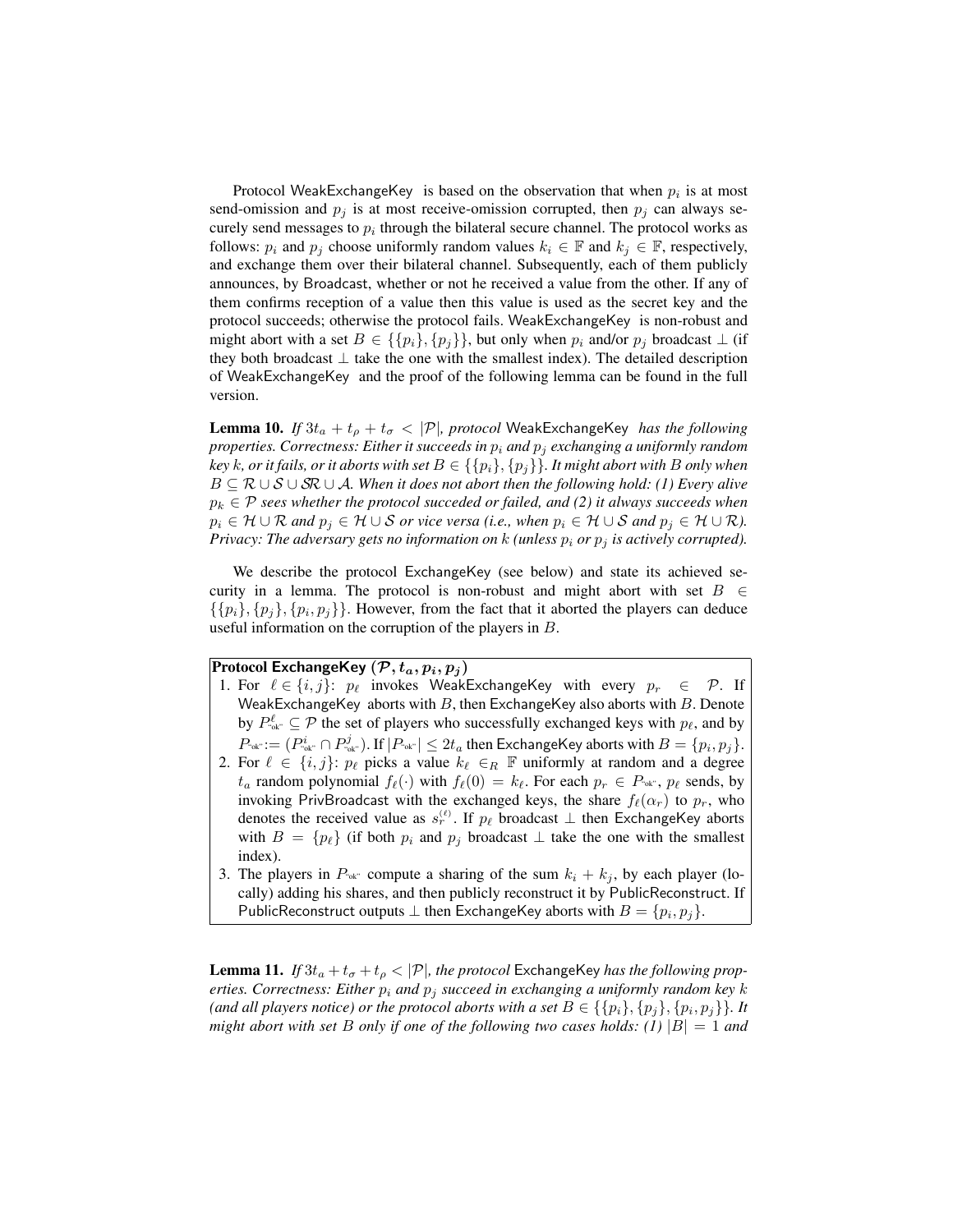$B \subseteq \mathcal{R} \cup \mathcal{S} \cup \mathcal{S} \mathcal{R} \cup \mathcal{A}$  and (2)  $|B| = 2$  and  $B \cap (\mathcal{S} \mathcal{R} \cup \mathcal{A}) \neq \emptyset$ . Privacy: The adversary *gets no information on*  $k$  *(unless*  $p_i$  *or*  $p_j$  *is actively corrupted).* 

# 6.3 Protocol SFE(BC)

The last tool is a protocol, called SFE<sup>(BC)</sup>, which perfectly securely evaluates any given function f without fairness but with unanimous abort [GL02]. In particular, protocol SFE<sup>(BC)</sup> either perfectly  $(t_a, t_p, t_\sigma)$ -securely evaluates the function f, or it aborts with set  $B \in \{\{p_i\}, \{p_j\}, \{p_i, p_j\}\}\$  for some  $p_i, p_j \in \mathcal{P}$ . The adversary might force the protocol to abort even after receiving the outputs of actively corrupted players. However, when it aborts every player learns useful information about the corruption of the players in  $B$ .

The idea is the following: Let  $\Pi_{\mathcal{P},t}(\cdot)$  denote a protocol which perfectly t-securely evaluates any given function, in the presence of an adversary who can (only) actively corrupt up to t players.<sup>11</sup> Such a protocol is known to exist if  $3t < n$  [BGW88]. Also, let  $C_f$  denote the arithmetic circuit which computes a given function f. To securely evaluate  $C_f$ , protocol SFE<sup>(BC)</sup> invokes protocol  $\Pi_{\mathcal{P},t}(C_f)$  over the engineered network of secure channels. More precisely, each  $p_i \in \mathcal{P}$  executes the instructions of  $\Pi_{\mathcal{P},t}(C_f)$ with the following modification: whenever  $p_i$  is instructed to bilaterally send a message x to some  $p_j \in \mathcal{P}$ , protocol ExchangeKey $(\mathcal{P}, p_j, p_j)$  is invoked to have  $p_i$  and  $p_j$  exchange a uniformly random key, and then the message  $x$  is sent using PrivBroadcast with the established key; whenever  $p_i$  is instructed to broadcast a message, he invokes Broadcast. If some invocation of ExchangeKey aborts with B or some  $p_i \in \mathcal{P}$  broadcasts  $\perp$  (in this case we set  $B = \{p_i\}$ ) then SFE<sup>(BC)</sup> aborts with B.

In the following lemma we state the security of  $SFE^{(BC)}$ . The proof follows directly from the perfect t-security of protocol  $\Pi_{\mathcal{P},t}(\cdot)$  and the perfect security of protocols ExchangeKey and Broadcast. SFE<sup>(BC)</sup> is parametrized by a single threshold, namely t, but it assumes as given the primitives Broadcast and ExchangeKey as specified in Lemmas 7 and 11, respectively.<sup>12</sup>

Lemma 12. *Given* Broadcast *and* ExchangeKey*, assuming that the condition* 3t < |P| *holds protocol*  $\mathsf{SFE}^{(\mathsf{BC})}(\mathcal{P}, t, C_f)$  *has the following properties. Correctness: Either it perfectly*  $(t, t_{\sigma}, t_{\rho})$ -securely evaluates the circuit  $C_f$  among the players in P for any  $t_{\sigma}, t_{\rho} < n$ , or it aborts with a set  $B \subseteq \mathcal{P}$ . It might abort with set B only when one of *the following two cases holds: (1)*  $|B| = 1$  *and*  $B \subseteq \mathcal{R} \cup \mathcal{S} \cup \mathcal{S} \cap \mathcal{R} \cup \mathcal{A}$  *and* (2)  $|B| = 2$ *and*  $B \cap (SR \cup A) \neq \emptyset$ . Privacy: The adversary does not get no more information than *what he can compute from the specified inputs and outputs of actively corrupted players (i.e., from the inputs and outputs she should get when the protocol does not abort).*

 $11$  Here, *t*-secure evaluation is according to any of the standard security definition (with fairness and guaranteed output delivery) of protocols tolerating an active-only adversary [MR91,Can00,DM00,BPW03].

<sup>&</sup>lt;sup>12</sup> In slight abuse of notation here, we write Broadcast and ExchangeKey to refer *not* to the protocols but to primitives achieving the security specified in Lemmas 7 and 11 (independent of pre-conditions). To be able to instantiate them with our protocols we will have to guarantee that the pre-conditions of the lemmas are satisfied.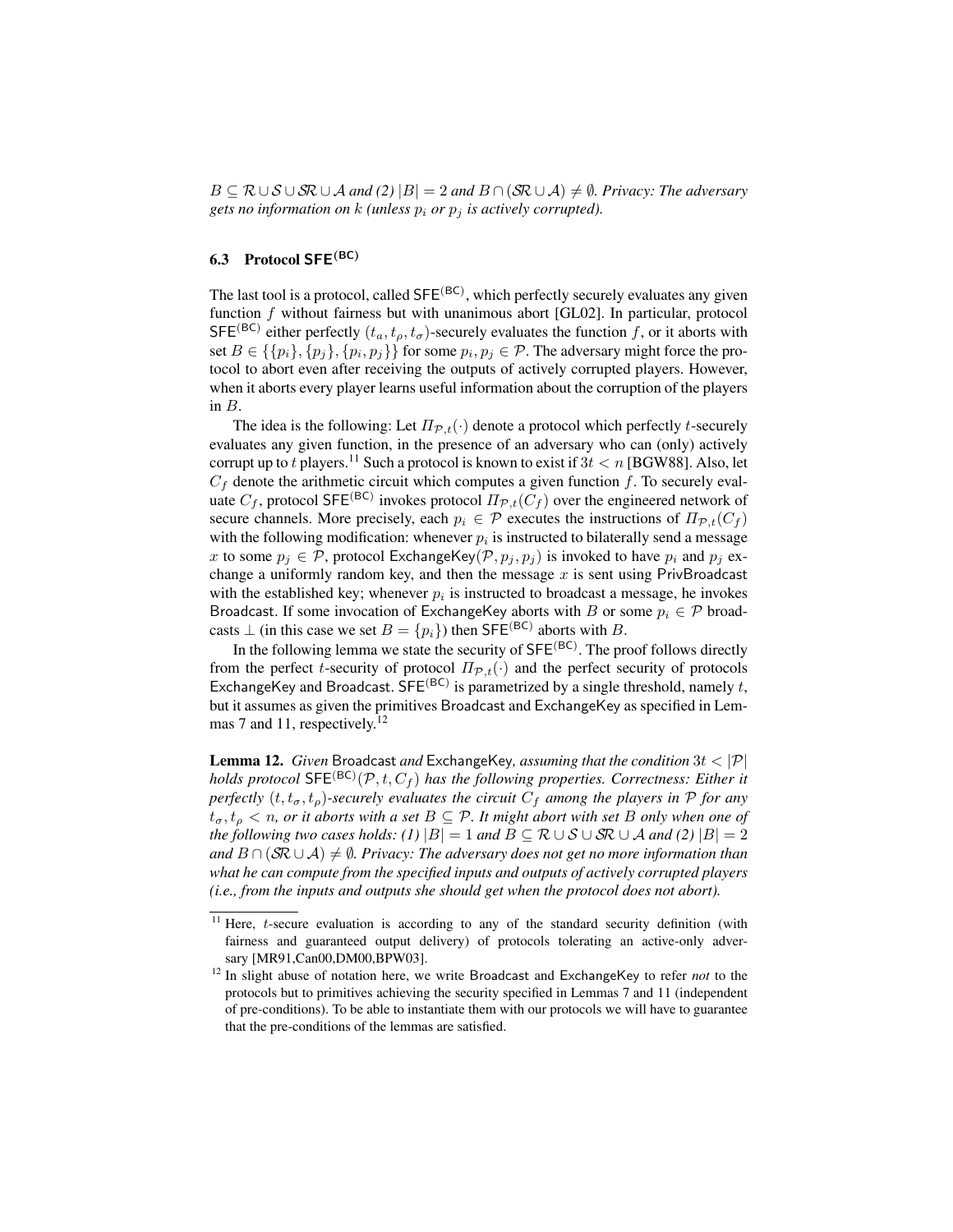# 7 SFE

In this section we prove the necessary and sufficient condition for perfectly  $(t_a, t_a, t_\sigma)$ securely evaluating any given function  $f(\cdot)$ , namely we prove the following theorem:

**Theorem 1.** *Perfectly*  $(t_a, t_o, t_\sigma)$ -secure SFE is possible if and only if  $3t_a+t_b+t_\sigma < n$ .

The necessity of the condition follows, with some additional work, from the necessity of the conditions  $3t_a < n$  for SFE [BGW88]; we state the necessity in the following lemma which is proved in the full version of this paper.

**Lemma 13.** If  $3t_a + t_a + t_\sigma \geq n$  then there are functions which cannot be perfectly  $(t_a, t_a, t_\sigma)$ -securely evaluated.

The sufficiency is proved by constructing an SFE protocol for computing any given function f. For simplicity, we assume that f takes one input per player and has one global output. Using standard techniques, we can obtain a protocol for computing functions with multiple inputs and/or multiple or even private outputs.

On a high level, the evaluation of the function  $f$  proceeds in three stages: In the first stage, called the *input stage*, every  $p_i \in \mathcal{P}$  t<sub>a</sub>-shares his input to the players in  $\mathcal{P}$ . Next, in the *computation stage*, the players use  $SFE^{(BC)}$  to compute a random  $t_a$ -sharing of the output of the function f. Finally, in the *output stage*, this sharing is reconstructed towards every player using Reconstruct. In the remaining of this section we describe in detail the three stages, and give a detailed description of protocol SFE.

**The input stage** In this stage protocol Share is invoked to have each  $p_i \in \mathcal{P}$   $t_a$ -share his input  $s^{(i)}$  to the players in P. Denote the resulting sharing by  $\langle s^{(i)} \rangle$ . The security of Share guarantees that for any non actively corrupted  $p_i \langle s^{(i)} \rangle$  is a  $t_a$ -consistent sharing of  $s^{(i)}$ , where  $\langle s^{(i)} \rangle$  is even t-valid when  $p_i \in \mathcal{H} \cup \mathcal{R}$ .

The computation stage The goal is to securely compute, using SFE<sup>(BC)</sup>, *a uniformly random*  $t_a$ -valid sharing of the output of f on input the values that where shared in the input stage. This stage is non-robust and might abort with a player set  $B \subseteq \mathcal{P}$ , when  $SFE^{(BC)}$  aborts with B. When it aborts, the players use the information about the set B, which is provided by Lemma 12, to repeat this stage in a smaller setting, i.e., among the players in  $\mathcal{P}' := \mathcal{P} \setminus B$ . The security of SFE<sup>(BC)</sup> guarantees that, even when it aborts, the adversary learns at most the outputs of actively corrupted players, which, as they are shares of a (uniformly random)  $t_a$ -sharing, give her no information on the input-sharings. Hence, in the successful iteration of  $SFE<sup>(BC)</sup>$ , both the inputs of actively corrupted players and the decision of which send-omission corrupted players give their inputs are independent of the inputs of non actively corrupted players.

Initially  $\mathcal{P}' := \mathcal{P}$  and  $t'_a := t_a$ . Protocol SFE<sup>(BC)</sup> is invoked with player set  $\mathcal{P}'$  and threshold  $t'_a$ , to compute the circuit  $C_{\langle f \rangle}^{t_a}$  which does the following:  $C_{\langle f \rangle}^{t_a}$  takes as input from each  $p_j \in \mathcal{P}'$  his share of each of the input-sharings  $\langle s^{(1)} \rangle, \ldots, \langle s^{(n)} \rangle$ . For each such sharing  $\langle s^{(i)} \rangle$ :  $C_{(f)}^{t_a}$  attempts, exactly as in protocol Reconstruct, to reconstruct the shared value; if the reconstruction succeeds it sets  $\hat{s}_i$  to the reconstructed value, otherwise it sets  $\hat{s}_i$  to a default value (e.g.,  $\hat{s}_i := 0$ ). Note that for  $t = t'_a, t' = t'_a$ , and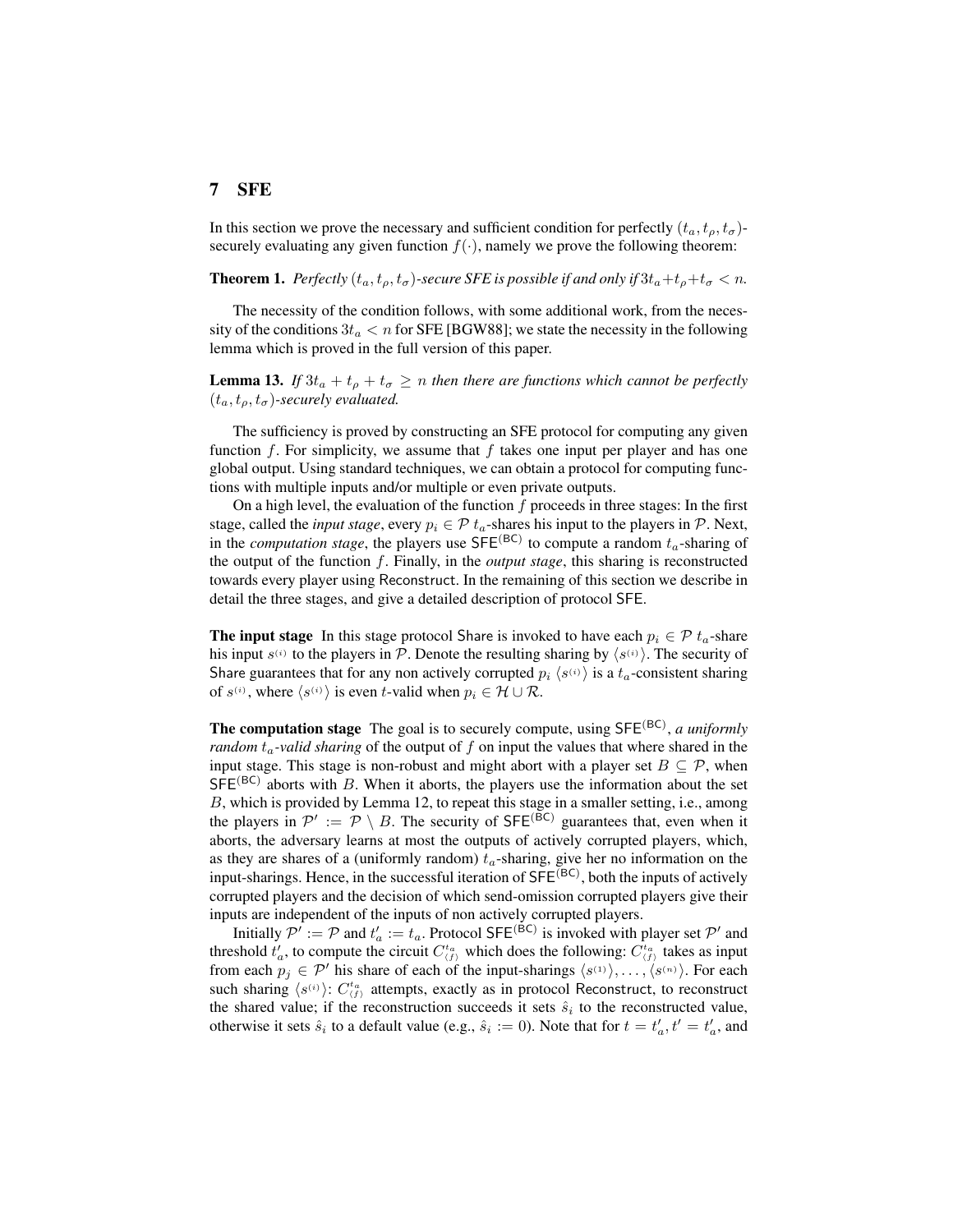$t_c = t'_a + t_\sigma + t_\rho$  all the sufficient conditions for Reconstruct are satisfied; therefore,  $C_{(f)}^{t_a}$  correctly reconstructs the input of every  $p_i \in H \cup R$  (which is t-valid), and for every  $p_i \in S \cup S\mathbb{R}$  it either reconstructs  $p_i$ 's input or it takes a default value (since the sharing of  $p_i$  is a t-consistent sharing of his input). Having computed the values  $\hat{s}_1, \ldots, \hat{s}_n, C_{(f)}^{t_a}$  inputs them to the circuit computing f; denote the output by y. Finally,  $C_{(f)}^{t_a}$  computes and outputs a uniformly random  $t_a$ -valid sharing of y among the players in  $\mathcal{P}'$ . We point out that the circuit  $C_{(f)}^{t_a}$  can be efficiently computed from the circuit which computes the function  $f$  [IKLP06].

To be able to re-invoke SFE<sup>(BC)</sup> in  $\mathcal{P}' = \mathcal{P}' \setminus B$  when it aborts with B, we need to guarantee that in the updated  $\mathcal{P}'$ : (1) the condition  $3t'_{a} < |\mathcal{P}'|$ , which is sufficient for  $SFE<sup>(BC)</sup>$ , holds and (2) no inputs of non actively corrupted players are lost. To ensure Property (1), we use the idea of *player elimination* [HMP00]:<sup>13</sup> The security of  $SFE^{(BC)}$ guarantees that when it aborts with set B, then either  $|B| = 1$  and  $B \subseteq \mathcal{R} \cup \mathcal{S} \cup \mathcal{S} \mathcal{R} \cup \mathcal{A}$ or  $|B| = 2$  and  $B \cap (\mathcal{SR} \cup \mathcal{A}) \neq \emptyset$ . Therefore, by eliminating the players in B we might only change the ratio of uncorrupted vs. actively corrupted players in  $\mathcal{P}'$  in favor of the uncorrupted players. However, as the set  $\mathcal{P}'$  becomes smaller, the players might have to reduce the actual threshold  $t'_a$ . To be on the safe side,  $t'_a$  is reduced only when at least as many players as there can be send-/receive-omission corrupted have been eliminated. Property (2) is guaranteed because, first, the  $t_a$ -consistency and  $t_a$ -validity of input sharings cannot be destroyed by deleting players and, second, the newly computed  $t'_a$ satisfies, as we show, the sufficient condition for Reconstruct.

The output stage The players invoke Reconstruct with the (latest)  $t'_a$  to reconstruct the sharing created in the successful iteration of  $SFE^{(BC)}$ . Because the protocol  $SFE^{(BC)}$ outputs a  $t_a$ -valid sharing of the output, and, as we will show,  $t'_a$  satisfies the sufficient condition for protocol Reconstruct, the reconstruction is robust. For completeness we describe the protocol SFE (see below) and state the achieved security in the following lemma.

# Protocol SFE  $(\mathcal{P}, t_a, t_\rho, t_\sigma, f)$

- 0. Set  $\mathcal{P}' := \mathcal{P}$ , and  $t'_a := t_a$ .
- 1. For each  $p_i \in \mathcal{P}$  invoke Share $(\mathcal{P}, t_a, p_i, x_i)$ . Each  $p_j \in \mathcal{P}$  denotes the vector of all shares he received by  $\vec{x}^{(j)}$ .
- 2. The players in  $\mathcal{P}'$  invoke  $SFE^{(BC)}(\mathcal{P}', t'_a, C^{t_a}_{(f)})$ , where each  $p_i \in \mathcal{P}'$  has input  $\vec{x}^{(j)}$ .<sup>*a*</sup> If SFE<sup>(BC)</sup> aborts with *B*, then set  $\mathcal{P}' = \mathcal{P}' \setminus B$ , set  $t'_a := t_a \max\{0, |\mathcal{P} \setminus \mathcal{P}'|-(t_{\sigma}+t_{\rho})\}\$ and repeat this step; otherwise denote by  $\langle f \rangle$  the output sharing.
- 3. For each  $p_j \in \mathcal{P}$  invoke Reconstruct $(\mathcal{P}', t_a, t'_a, p_j, \langle f \rangle)$ .

 $a$ <sup>n</sup> The required invocations of Broadcast and ExchangeKey are done in the player set  $P$ .

**Lemma 14.** *Protocol* SFE *is perfectly*  $(t_a, t_a, t_\sigma)$ -secure if  $3t_a + t_a + t_\sigma < |\mathcal{P}|$ *.* 

<sup>&</sup>lt;sup>13</sup> To our knowledge, this is the first work which uses the idea of player elimination not for improving efficiency but rather for arguing about feasibility of protocols.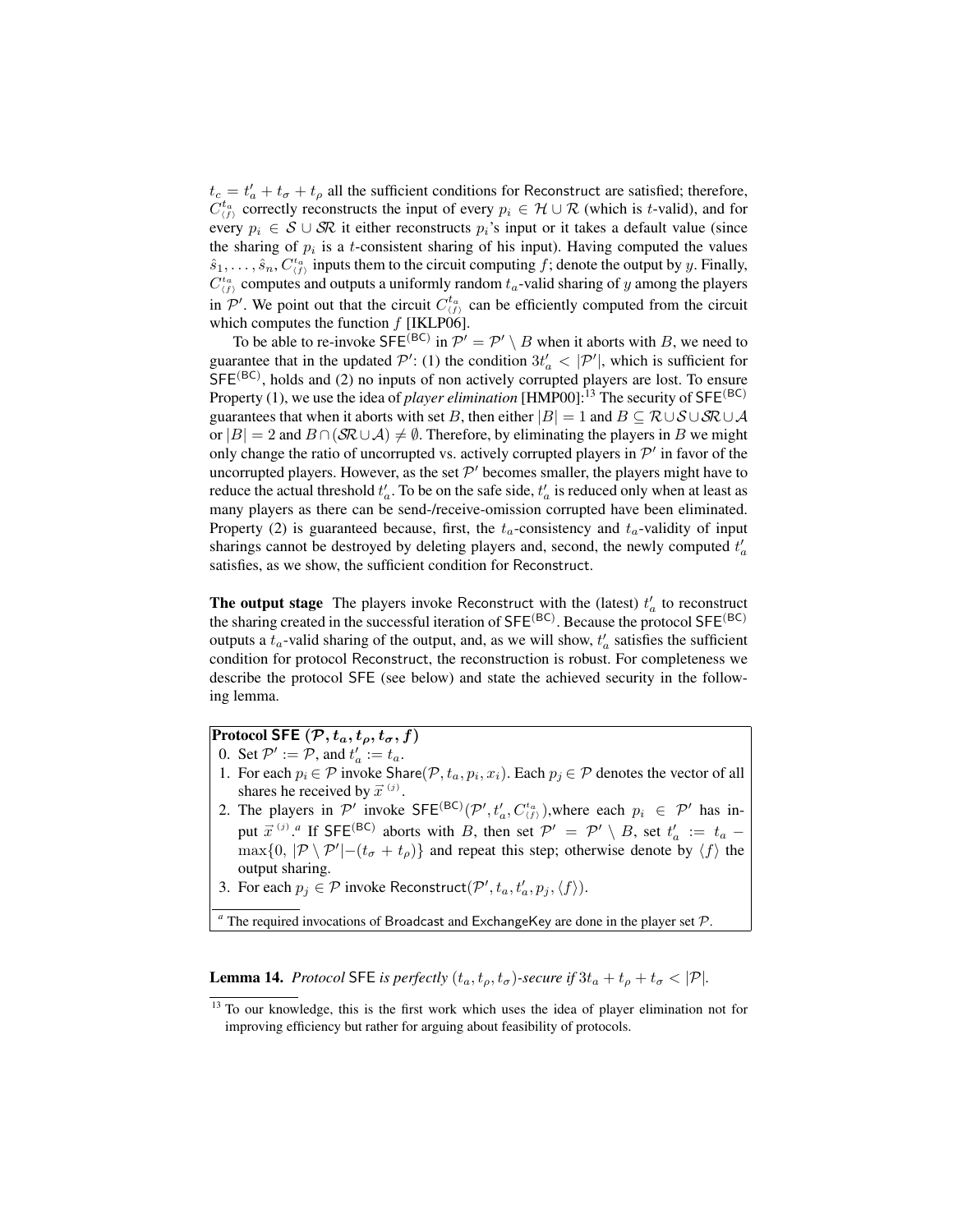*Proof (sketch)*. Termination is guaranteed because Step 2 is repeated at most  $t_a + t_\sigma + t_\rho$ times (in each repetition at least one corrupted player is removed from  $\mathcal{P}'$ ). Correctness follows from the security of the invoked sub-protocols; however one needs to verify that the corresponding sufficient conditions hold whenever they are invoked. This follows from a player-elimination argument, which, due to space restrictions, is deleted from this proceedings version. Privacy follows also from the security of the invoked subprotocols and from the fact that all the sharings that we do are of degree  $t_a$  (except of those done internally in  $SFE^{(BC)}$  whose privacy is guaranteed by the security of  $SFE^{(BC)}$ ), therefore they leak no information to the adversary about the inputs.  $\Box$ 

As already mentioned, when the adversary is rushing there are functions that cannot be strongly  $(t_a, t_\rho, t_\sigma)$ -securely evaluated, except in trivial corruption scenarios (i.e., if  $t_a = 0$  or  $t_\sigma = 0$ ). However, when the adversary is non-rushing the above protocol can be used to achieve strong security. Indeed, before the output stage, the adversary gains no useful information. As protocol Reconstruct is single round, if, within the output stage, we run it in parallel for every  $p_i \in \mathcal{P}$ , then a non-rushing adversary has to choose which receive-omission corrupted players do not get enough messages to reconstruct the output before getting any information about the output. This implies strong security. We point out that the necessity of condition  $3t_a + t_\rho + t_\sigma < n$  for SFE is independent of whether or not the adversary is rushing.

Corollary 1. *Assuming that the adversary in non-rushing, perfectly* strongly  $(t_a, t_\rho, t_\sigma)$ -secure SFE is possible if and only  $3t_a + t_\rho + t_\sigma < n$ .

# 8 Computing Reactive Circuits (MPC)

In this section we show how to compute reactive functionalities, i.e., functionalities that receive inputs from and give outputs to the players several times during the computation (an output can depend on all previous inputs). An important consideration when computing a reactive functionality, is to make sure that the players can keep a secret joint state.

The circuit to be computed consists of input, output, addition, and multiplication gates.<sup>14</sup> We model the reactiveness of the computation by assigning to each gate a point in time in which the gate should be evaluated. The circuit is evaluated in a gate-by-gate fashion, using protocol SFE, where the evaluation of each gate (except for the output gates) yields a uniformly random  $t_a$ -valid sharing of the output of the gate among the players in  $P$ . Keeping state is guaranteed by the fact that such a sharing is robustly reconstructible, e.g., by using protocol Reconstruct, given that the condition  $3t_a + t_\sigma +$  $t_p < n$  holds (Lemma 9). The privacy of the state is guaranteed, as there are at most  $t_a$ actively corrupted players.

To evaluate addition and multiplication gates, protocol SFE<sup>(BC)</sup> is invoked to compute the circuits  $C_{\langle Mult \rangle}$  and  $C_{\langle Add \rangle}$ , respectively, which on input  $t_a$ -valid sharings of the inputs  $x_1$  and  $x_2$  of the gate output a uniformly random  $t_a$ -valid sharing of the sum

 $14$  This does not exclude probabilistic circuits, as a random gate can be simulated by having each player input a random value and taking the sum of the inputs as the output of the gate.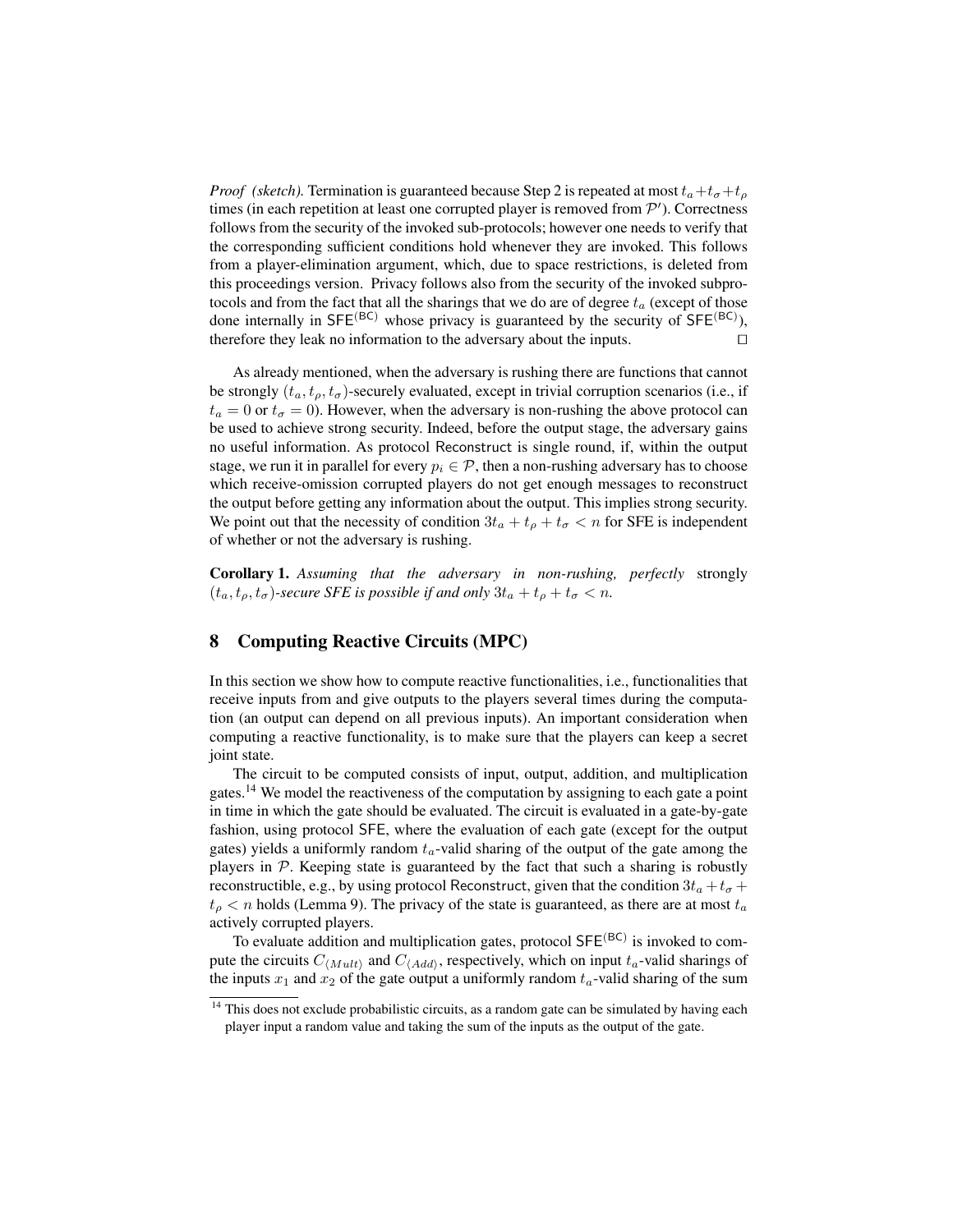$x_1+x_2$  and of the product  $x_1 \cdot x_2$ , respectively. For an output gate, protocol Reconstruct is invoked (with  $P' = P$ , and  $t = t' = t_a$ ) to reconstruct the shared output towards the output player.

To evaluate an input gate, protocol SFE is invoked to evaluate the circuit  $C_{\langle I \rangle}$  which takes as input the input of the corresponding player (and no value from other players) and computes a uniformly random  $t_a$ -valid sharing of it among the players in  $\mathcal{P}$ . *Exceptionally* in the evaluation of input gates, *even* the zombies are required to take part as if they were alive. This is possible as all players (including zombies) hold synchronized clocks, and are aware of when it is time to evaluate an input gate.<sup>15</sup> Instructing the zombies to "wake up" during the evaluation of input gates ensures that every  $p_i \in H \cup \mathcal{R}$ , even if he is a zombie, is able to give input to the computation. When the evaluation of the gate finishes, all zombies "sleep" again, i.e., they stop playing (until the next input gate). The security of the MPC protocol follows from the security of protocols SFE and Reconstruct.

**Theorem 2.** *Perfectly*  $(t_a, t_o, t_\sigma)$ -secure (reactive) MPC is possible if and only if  $3t_a + t_\sigma + t_\rho < n$ .

As in the case of SFE, when the adversary is non-rushing, then by evaluating in parallel each tuple of output gates that are due to be evaluated at the same time, we get a strongly perfectly secure MPC protocol.

Corollary 2. *Assuming that the adversary in non-rushing, perfectly strongly*  $(t_a, t_\rho, t_\sigma)$ -secure (reactive) MPC is possible if an only if  $3t_a + t_\rho + t_\sigma < n$ .

### 9 (Full) Omission Corruption

Our results can be trivially used to obtain sufficient bounds for MPC and SFE in the presence of an adversary who can full-omission corrupt up to  $t_{\omega}$  players and, simultaneously, actively corrupted  $t_a$  players (as in [Koo06]). Indeed, by setting  $t_\sigma = t_o = t_\omega$ in our MPC protocols, we get a protocol which perfectly  $(t_a, t_\omega)$ -securely realized any function when  $3t_a + 2t_{\omega} < n$ . Note that this bound is strictly better than the bound  $3t_a + 4t_\omega < n$  which was proved sufficient in [Koo06].

**Lemma 15.** *Perfectly*  $(t_a, t_\omega)$ -secure (even reactive) MPC is possible if  $3t_a + 2t_\omega < n$ .

#### 10 Extensions

Our results can be extended to deal with adversaries who can, additionally, passively and fail-corrupt players; denote by  $t_p$  and  $t_f$  the corresponding thresholds. The proof of the following lemma is omitted, but we give some evidence of its validity: Failcorruption comes almost "for free" as in our protocol a fail-corrupted players behaves exactly as a receive-omission corrupted player with the only difference that, instead

<sup>&</sup>lt;sup>15</sup> A zombie might re-become zombie during the evaluation of the input gate, in which case he gives up the evaluation of the gate.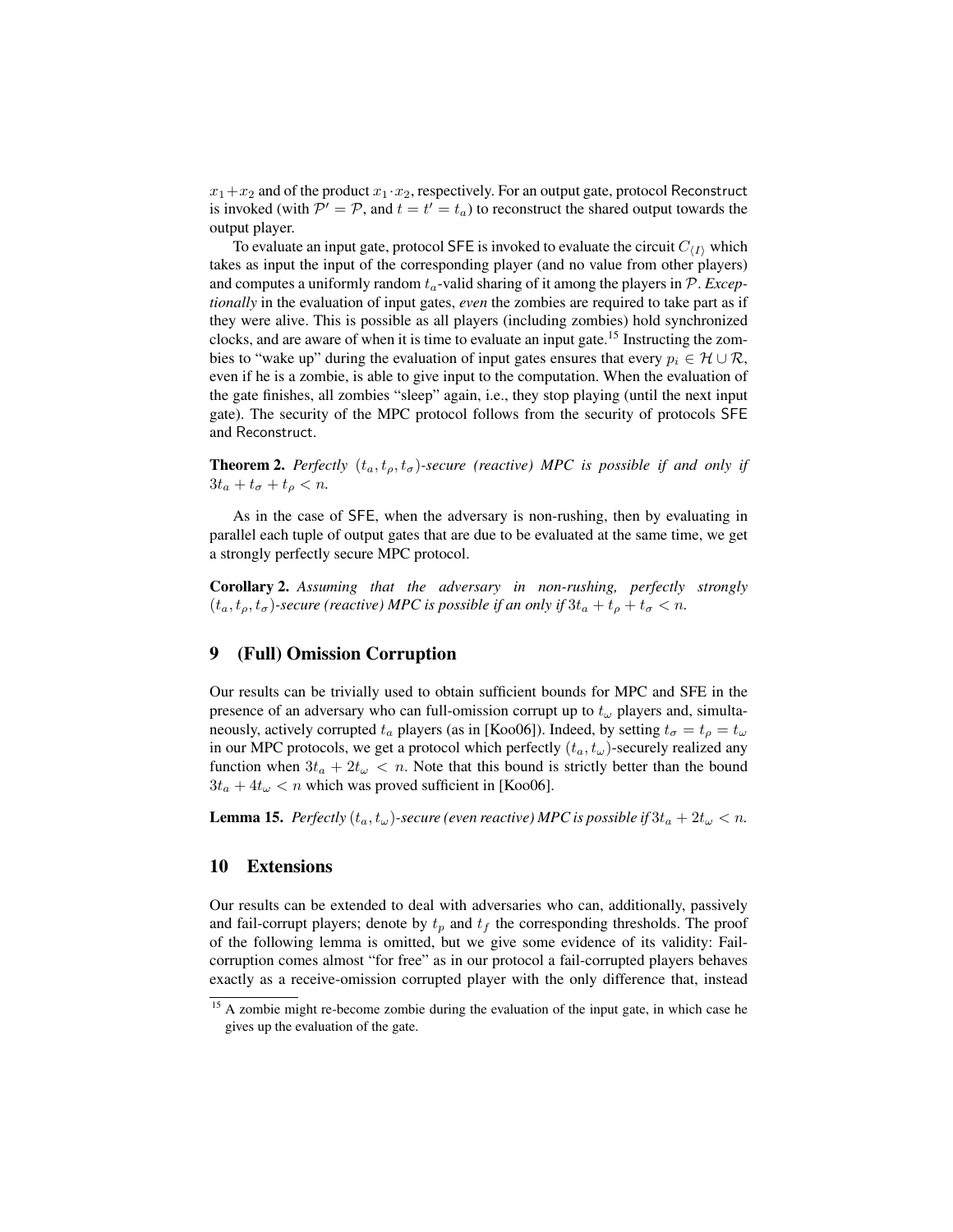of turning him into a zombie the adversary can make him crash. To incorporate passive corruption we need to do the following modifications: (1) the degree of the shares that are computed in SFE is increased by  $t_p$ ; (2) for SFE<sup>(BC)</sup>, instead of invoking, over the engineered network, the protocol  $\Pi_{\mathcal{P},t}(\cdot)$  [BGW88] which tolerates only activelycorruption, we use a protocol which tolerates both active and passive corruption, simultaneously. Such a protocol is known to exist if  $3t_a + 2t_p < n$  [FHM98]. These modifications will guarantee privacy of our computation.

**Lemma 16.** *Perfectly*  $(t_a, t_p, t_f, t_q, t_q)$ -secure MPC *is possible if and only if*  $3t_a$  +  $2t_p + t_\sigma + t_\rho + t_f < n$ .

Using techniques from Secure Message Transmission [DDWY93], we can extend our results to allow every (even uncorrupted)  $p_i \in \mathcal{P}$  to suffer from some message loss, as long as we have the following guarantee: in every round every  $p_i \in \mathcal{H} \cup \mathcal{S}$  might lose at most  $t_a$  of the messages sent to him by players  $p_j \in H \cup \mathcal{R}$ .

Acknowledgements We would like to thank Martin Hirt for many useful discussions and comments.

### References

- [Bea91a] D. Beaver. Foundations of secure interactive computing. In *CRYPTO '91, LNCS 576*, pp. 377–391, 1991.
- [Bea91b] D. Beaver. Secure multiparty protocols and zero-knowledge proof systems tolerating a faulty minority. *Journal of Cryptology*, 4(2):370–381, 1991.
- [BGP89] P. J. Berman, J. Garray, and J. Perry. Towards optimal distributed consensus. In *FOCS '89*, pp. 410–415, 1989.
- [BGW88] M. Ben-Or, S. Goldwasser, and A. Wigderson. Completeness theorems for noncryptographic fault-tolerant distributed computation. In *STOC '88*, pp. 1–10, 1988.
- [BPW03] M. Backes, B. Pfitzmann, and M. Waidner. A universally composable cryptographic library, 2003.
- [Can00] R. Canetti. Security and composition of multiparty cryptographic protocols. *Journal of Cryptology*, 13(1):143–202, 2000.
- [CCD88] D. Chaum, C. Crépeau, and I. Damgård. Multiparty unconditionally secure protocols (extended abstract). In *STOC '88*, pp. 11–19, 1988.
- [DDWY93] D. Dolev, C. Dwork, O. Waarts, and M. Yung. Perfectly secure message transmission. *Journal of the ACM*, 40(1):17–47, January 1993.
- [DM00] Y. Dodis and S. Micali. Parallel reducibility for information-theoretically secure computation. In *CRYPTO 2000, LNCS 1880*, pp. 74–92, 2000.
- [DS82] D. Dolev and H. R. Strong. Polynomial algorithms for multiple processor agreement. In *STOC '82*, pp. 401–407, 1982.
- [FHM98] M. Fitzi, M. Hirt, and U. Maurer. Trading correctness for privacy in unconditional multi-party computation. In *CRYPTO '98, LNCS 1462*, pp. 121–136, 1998. Corrected version is available online.
- [FM98] M. Fitzi and U. Maurer. Efficient Byzantine agreement secure against general adversaries. In *DISC '98, LNCS 1499*, pp. 134–148, 1998.
- [FM00] M. Fitzi and U. Maurer. From partial consistency to global broadcast. In *STOC 2000*, pp. 494–503, 2000.